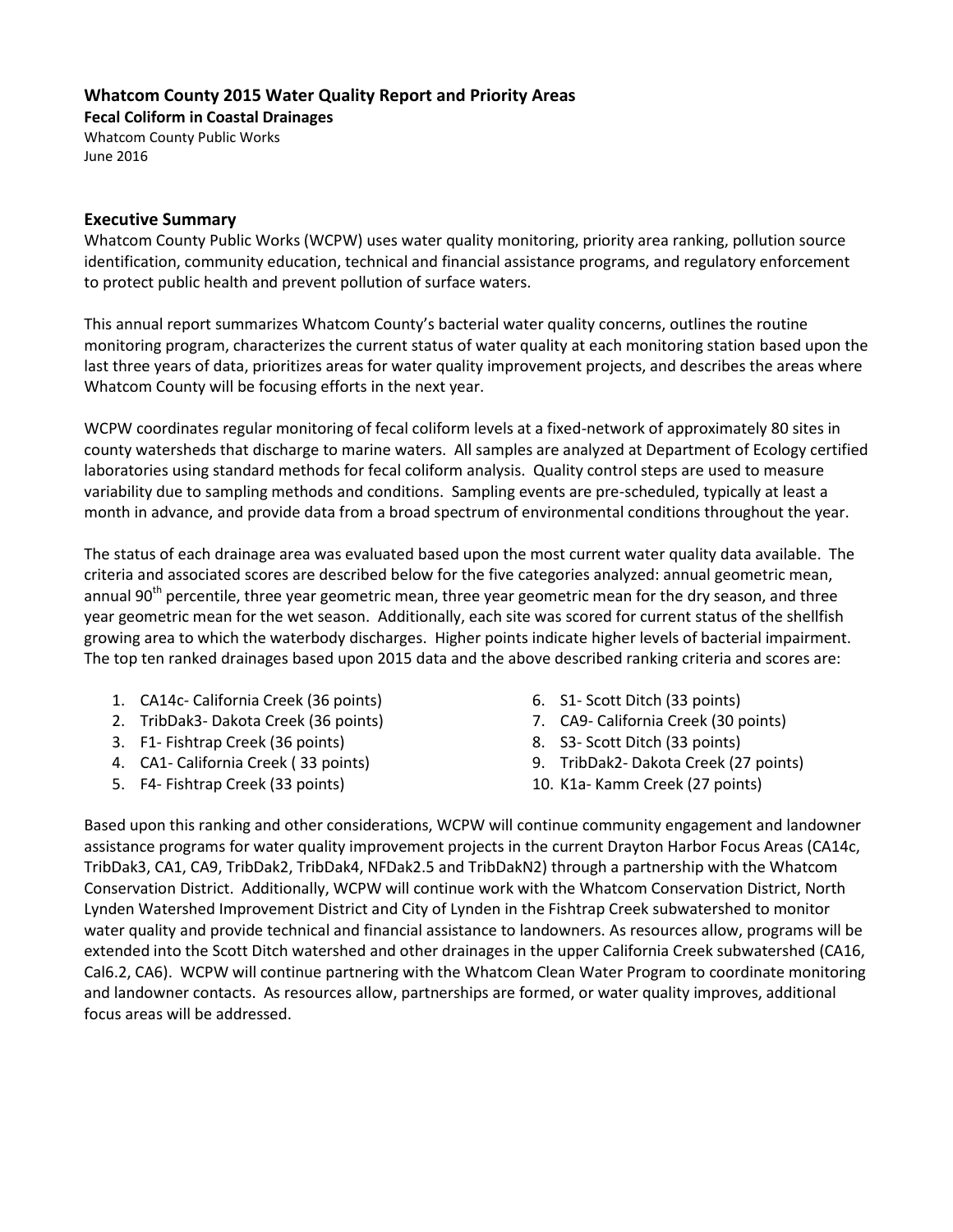## **Introduction**

### Purpose

Whatcom County Public Works' (WCPW) Pollution Identification and Correction (PIC) Program includes water quality monitoring, follow up monitoring at sites with elevated bacteria levels, community outreach, and coordination with County departments and other agencies to identify and address potential bacteria sources.

Whatcom County's PIC Program includes an annual review of routine monitoring sites located throughout the county. This annual review helps characterize the current status of watershed health and associated public health threats, focus limited county resources on the areas that will most benefit from water quality improvement efforts, and engage landowners in community solutions.

Currently, Whatcom County Public Works (WCPW) monitors fecal coliform and other water quality parameters at approximately 80 stations on at least a monthly basis. Sample collection is conducted following standard protocols by trained staff, contractors, project partners, and volunteers (WCPW 2008, WCPW 2013). Sample analysis is conducted following standard methods and quality control and assurance measures at DOE-certified laboratories. Data from the routine monitoring program assist the County Health Department, County Planning and Development Services (PDS), and other agencies to identify sources of bacterial pollution.

The Whatcom County PIC Program builds off several elements of the Kitsap County PIC program (BKCHD, KCHD 2011). These are routine monitoring, annual review and ranking of drainages, and initial voluntary interactions with landowners to identify pollution sources and provide tools to help improve management practices that may be impacting water quality. The annual review and ranking of drainages focuses pollution prevention efforts in areas that have most consistently shown high bacteria counts.

This annual report summarizes Whatcom County's bacterial water quality areas of concern, outlines the routine monitoring program, characterizes the current status of water quality at each monitoring station, prioritizes areas for water quality improvement projects, and describes the areas where Whatcom County will be focusing efforts in the next year.

#### Fecal Coliform in Whatcom County Waters

Water Resource Inventory Area (WRIA) 1 is located in the northwest corner of Washington State and encompasses over 60 percent of Whatcom County which is the most populated portion (Blake and Peterson 2005). WRIA 1 also includes small portions of Skagit County and British Columbia. Since 1998 a variety of water resource management stakeholders, local and state agencies, and tribal governments have worked together under the Watershed Management Act to characterize issues related to water quantity, water quality, fish habitat, and instream flows as well as to identify potential management solutions. The characterization completed in 2005 found fecal coliform to be the predominant water quality issue in Whatcom County based upon 303(d) listings. Of the 274 individual 303(d) listings for WRIA 1 in 1998, 82 were for fecal coliform, while the next most frequent, dissolved oxygen, had 48 listings. In 2008, there were 253 individual Category 5 303(d) listings for water in WRIA 1. Sixty-six of these Category 5 listings were for fecal coliform and listings for dissolved oxygen increased to 106.

Continuation of this widespread problem of elevated fecal coliform in Whatcom County waters is illustrated by the WCPW routine monitoring program data, recurring shellfish harvest closures, and recent public health advisories. Of the 78 freshwater stations with at least three years of data, only 18 (23%) meet water quality standards for fecal coliform (Appendix A). Elevated bacteria levels in marine waters have led to the establishment of three shellfish protection districts in Whatcom County: Drayton Harbor, established in 1995, Portage Bay, established in 1998, and Birch Bay, established in 2009. While Portage Bay shellfish growing areas had been completely reopened in 2006, a reoccurrence of declining water quality in the Nooksack River and Portage Bay resulted in another shellfish downgrade of approximately 500 acres in 2015.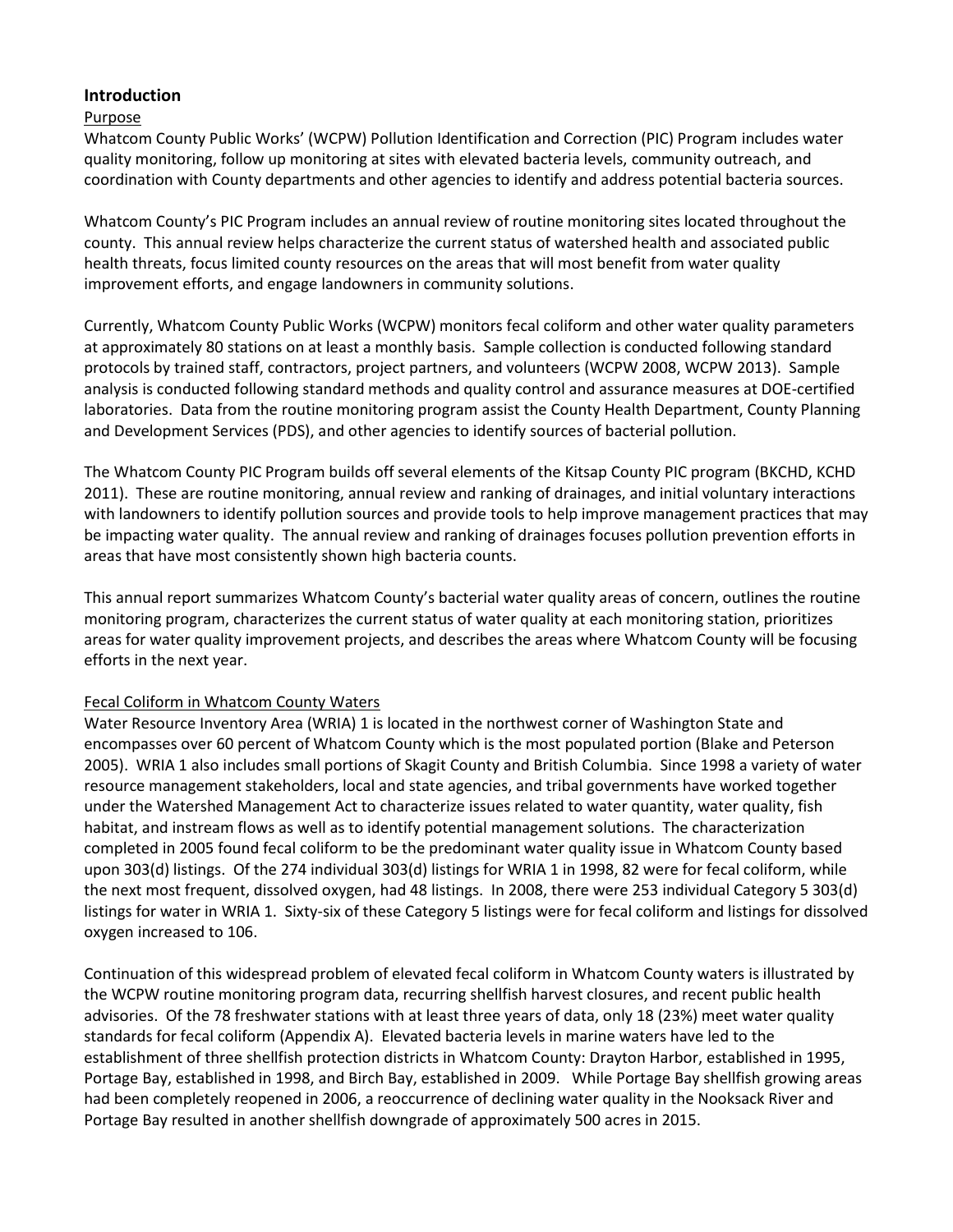Drayton Harbor historically supported non-tribal commercial, tribal commercial, ceremonial, and subsistence harvests, and recreational shellfish harvesting. The harbor had been at the top of the Washington State Department of Health (DOH) Fecal Pollution Index (FPI) list for over 10 years. Water quality improvements led to upgrades of commercial harvest in portions of the harbor to Conditional Approval in 2004 and 2010. In 2015, DOH and the Washington State Department of Fish and Wildlife reopened the recreational shellfish beach on the southwest corner of Drayton Harbor between April and October. This was the first time the recreational beach had been open to recreational harvest in over 15 years. However, all harvests (commercial, tribal, and recreational) still have a seasonal closure from November to February and a large portion of the harbor remains prohibited year-round. The community is currently tackling the harder non-point sources in an effort to regain Approved status throughout the year and the entire harbor.

Portage Bay supports commercial, ceremonial, and subsistence shellfish harvest for members of the Lummi Nation. Portions of the Portage Bay shellfish growing area were re-opened in 2003 and the remaining closed areas were reopened in 2006; however, starting in 2004 fecal coliform levels in the mainstem of the Nooksack River began increasing again. Between 2009 and 2012, the fecal coliform geometric mean at the mainstem site located at Marine Drive (M1) more than doubled. In 2015, portions of the Portage Bay shellfish growing areas were once again downgraded to a conditional approval management plan with spring and fall closures due to poor water quality.

Birch Bay is a large draw for recreational shellfish harvesters, including both locals and tourists. Birch Bay State Park has consistently been one of the top recreational shellfish areas of the state. The shellfish growing area around the mouth of Terrell Creek was downgraded to Prohibited in 2008 due to elevated levels of fecal coliform bacteria in the creek. Current fecal coliform levels in Terrell Creek are not as high as have been historically documented; however, several tributaries and the majority of coastal drainages discharging to the bay exceed both parts of the water quality standard for fecal coliform. In January 2014, there was a manure spill into Terrell Creek resulting in elevated bacteria levels at the mouth of the creek.

Northern Chuckanut Bay has been closed for recreational shellfish harvest since 1994 due to elevated bacteria levels and on-site sewage system (OSS) findings. Beginning in 2011, Wildcat Cove in Larrabee State Park was posted with a swimming advisory due to elevated bacteria levels. These advisories and closures are included in the *Whatcom County Fecal Coliform Levels and Shellfish Growing Area Status* map (Appendix B).

#### Sources of Fecal Coliform Water Pollution

The primary cause of pollution in Whatcom County's creeks and marine waters is nonpoint source pollution. Nonpoint source pollution is the term used to describe pollutants that come from many smaller sources, rather than a few large sources. This accumulation of pollutants often results from common activities in both urban and rural areas.

Although there are many types of water pollutants, Whatcom County focuses on fecal coliform bacteria as the primary indicator of surface water quality. Fecal coliform bacteria are found in the feces of human and warmblooded animals. While most fecal coliform strains do not cause human illness, detection in a creek or bay do indicate that human and/or animal wastes and the associated harmful pathogens are present. Examples of pathogen-related illnesses are giardia, salmonella, viral gastroenteritis, hepatitis, and cholera. People are exposed to these pathogens through direct water contact, such as swimming, wading, or eating shellfish from waters with high bacteria levels.

The key potential sources of bacteria that have been identified in Whatcom County coastal drainages are (1) **animal waste** from agricultural operations, domestic pets, waterfowl, and urban wildlife, and (2) **human sewage**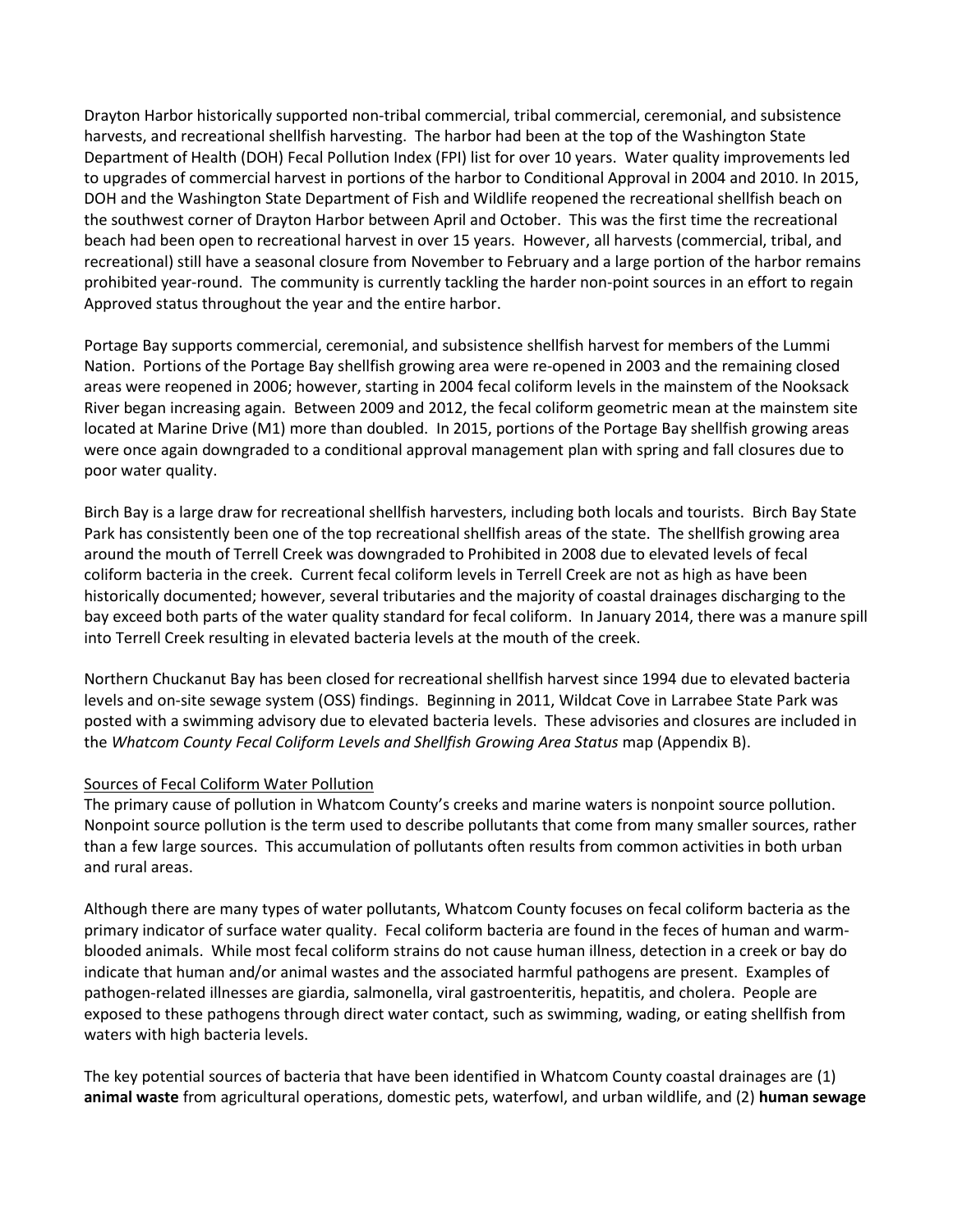from failing on-site sewage systems (OSS), leaking sewers, or cross-connections. Other potential bacteria sources continue to be investigated.

## **Water Quality Program**

### Water Quality Monitoring

WCPW conducts routine water quality monitoring to guide water quality improvement projects and meet the following goal and objectives.

*Goal:* Reduced fecal coliform levels at priority drainages to meet applicable water quality standards and support human health, recreational uses, animal health, and shellfish harvest.

### *Objectives:*

- Assess surface water quality status and trends through long-term monitoring.
- Compare results against applicable standards.
- Prioritize hot spots for water quality improvement projects (both within the county and within a drainage areas).
- Identify public health concerns.
- Identify potential sources of bacteria and guide implementation of water quality improvement projects.
- Provide water quality data to the public and other interested parties.

## Washington State Water Quality Standards

Table 1 lists water quality standards for fecal coliform bacteria at marine and freshwater sites in Whatcom County coastal drainages. These water quality standards that govern Whatcom County are established and regulated by the Washington State Department of Ecology and approved by the U.S. Environmental Protection Agency. They are described more fully in Chapter 173-201A of the Washington Administrative Code (WAC). The Lummi Nation has similar water quality standards for the Lummi Indian Reservation (Table 2). These standards apply to the Nooksack River downstream of Marine Drive and are monitored by the Lummi Natural Resources Department.

| <b>Marine Water Standards</b> |                                        |                                      | <b>Freshwater Standards</b>     | <b>Freshwater Standards</b> |                          |  |
|-------------------------------|----------------------------------------|--------------------------------------|---------------------------------|-----------------------------|--------------------------|--|
| All Areas                     |                                        | <b>Extraordinary Primary Contact</b> |                                 |                             | <b>Primary Contact</b>   |  |
|                               |                                        |                                      | Cain Creek, Birch Bay watershed |                             | Nooksack, Drayton, and   |  |
|                               |                                        |                                      |                                 |                             | Chuckanut watersheds     |  |
|                               | <b>Geometric Mean-</b>                 |                                      | <b>Geometric Mean-</b>          | $\bullet$                   | <b>Geometric Mean-</b>   |  |
|                               | 14FC/100mL                             |                                      | 50FC/100mL                      |                             | 100FC/100mL              |  |
|                               | Estimated 90 <sup>th</sup> Percentile- |                                      | Not more than 10% exceed        | $\bullet$                   | Not more than 10% exceed |  |
|                               | 43 FC/100mL                            |                                      | 100 FC/100mL                    |                             | 200 FC/100mL             |  |

#### **Table 1.** Department of Ecology Water Quality Standards for coastal drainages.

#### **Table 2.** Lummi Nation Freshwater Water Quality Standards.

| <b>Freshwater Water Standards</b> |                                                     |  |  |  |  |  |  |
|-----------------------------------|-----------------------------------------------------|--|--|--|--|--|--|
|                                   | Nooksack River (Downstream of Marine Drive)         |  |  |  |  |  |  |
|                                   | Geometric Mean-50FC/100mL                           |  |  |  |  |  |  |
| $\bullet$                         | Estimated 90 <sup>th</sup> Percentile- 100 FC/100mL |  |  |  |  |  |  |

## Routine Monitoring

WCPW coordinates regular monitoring of fecal coliform levels at a fixed-network of approximately 80 sites in county watersheds that discharge to marine waters. Water samples are collected by WCPW staff, Washington Conservation Corps (WCC) crew members, Nooksack Salmon Enhancement Association (NSEA) staff, and trained community volunteers. Field teams are trained in sampling, storage, and lab delivery protocols. All samples are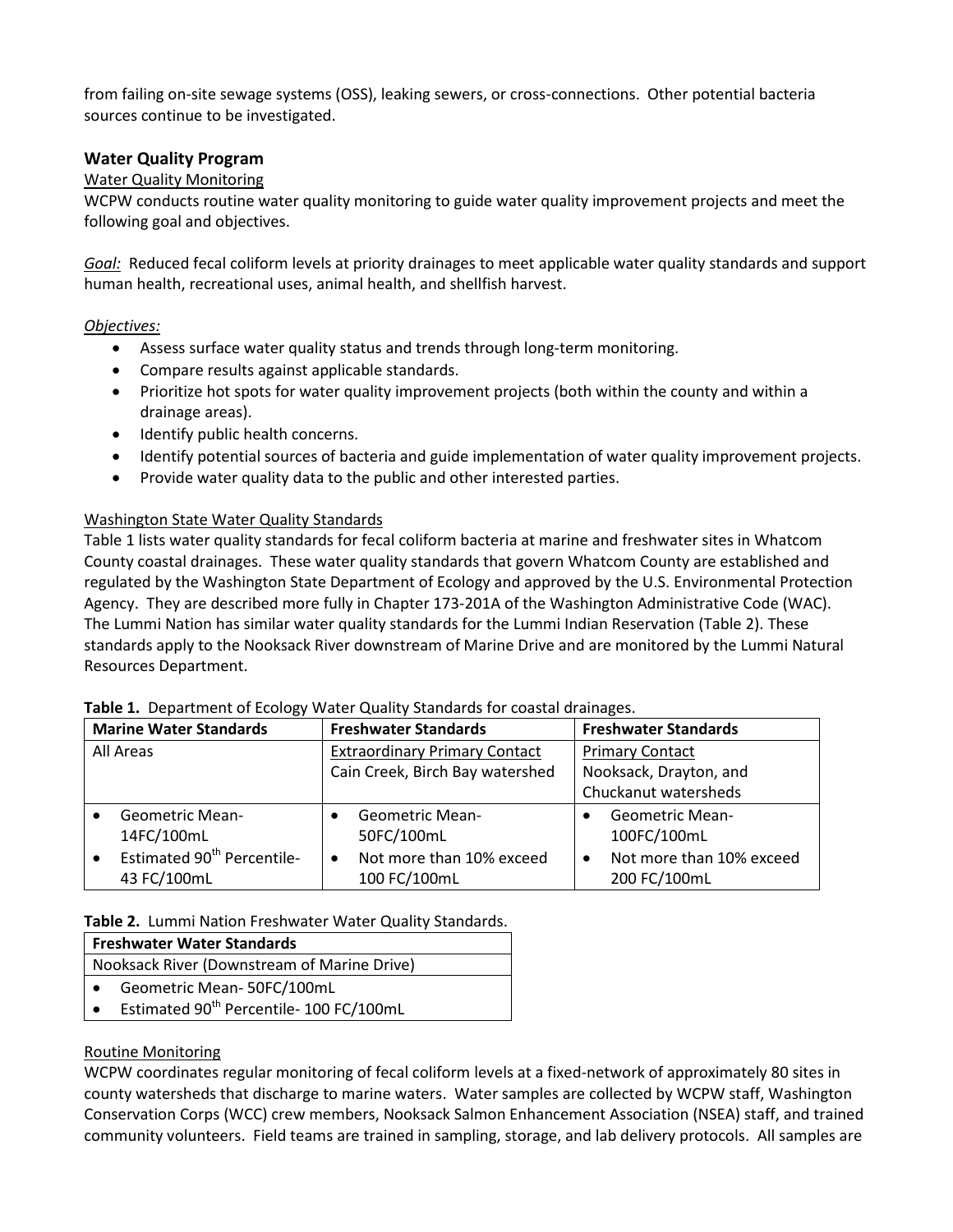analyzed at Department of Ecology-certified laboratories using standard methods for fecal coliform analysis. Quality control steps are used to measure variability due to sampling methods and conditions. Results are compared against data quality objectives to measure precision of results. Sampling events are pre-scheduled, typically at least a month in advance, and provide data from a broad spectrum of environmental conditions throughout the year. During some seasons, samples are unable to be collected due to no flow, tidal, or other environmental conditions. Water quality data are used to prioritize drainages for pollution identification and control projects and to characterize general patterns in declining and improving water quality. The WCPW staff coordinates with County Health, PDS, Whatcom Conservation District (WCD), State Departments of Agriculture (WSDA) and Ecology (DOE), and Watershed Improvement Districts (WIDs) to respond to drainages where elevated bacteria levels are consistently observed.

#### Data Quality Objectives

The various fecal coliform monitoring programs coordinated by Whatcom County include collection of field duplicates for 10% of the samples. For example, eight samples would require one field duplicate and fourteen samples would require two field duplicates. Field duplicates are collected immediately after the original sample in the same location. Precision of the field duplicates is evaluated in terms of relative standard deviation (RSD). The data quality objectives are 1) not more than 50% of duplicates have a RSD of greater than 20% and, 2) not more than 10% of duplicates have an RSD of greater than 50%. These data objectives are consistent with DOE objectives for bacteria Total Maximum Daily Load (TMDL) studies. Field duplicates with low bacteria levels (below 20FC/100mL) often show the higher variability and are analyzed separately from other duplicates for calculation of the RSD (Mathieu 2006). As summarized below, fecal coliform data collected over the last three years were compared to the data quality objectives for Drayton Harbor, Birch Bay, Portage Bay, and Coastal Drainage routine monitoring programs.

### *Drayton Harbor Watershed (WCPW)*

From 2013 through 2015, there were 35 sampling events in the Drayton Harbor routine monitoring program conducted by WCPW staff. Field duplicates were collected for over 10% of the samples. Approximately 5% had a RSD of greater than 50% and about 38% had a RSD of greater than 20%. These RSDs meet the data quality objectives listed above.

#### *Birch Bay Watershed (WCPW)*

From 2013 through 2015, there were 71 sampling events in the Terrell Creek/Birch Bay routine monitoring program conducted by WCPW and NSEA staff. Field duplicates were collected for 10% of the samples. Review of field duplicates show approximately 13% had a RSD of greater than 50% and 56% had a RSD of greater than 20%, exceeding both data objectives. When WCPW duplicates with low bacteria levels are separated, both data objectives are met with 50% of RSDs exceeding 20% and 8% of RSDs exceeding 50%. Removal of field duplicates with low bacteria levels follows the methodology described by Mathieu (2006) for replicate precision evaluation. These data are accepted as adequate for this water quality review.

#### *Portage Bay Shellfish Protection District (WCPW, NWIC)*

From 2013 through 2015, there were 72 sampling events in the Portage Bay Shellfish Protection District routine monitoring program conducted by WCPW and NWIC staff. Field duplicates were collected for 10% of the samples. For the NWIC samples (2013), about 15% had a RSD of greater than 50% and about 44% had a RSD of greater than 20%. These field duplicates meet the data quality objectives for the number of RSDs that exceed 20%, but exceeds the objectives for the number of RSDs that exceed 50%. Similarly, review of the WCPW samples show approximately 13% had a RSD of greater than 50% and 41% had a RSD of greater than 20%, slightly exceeding the 50 % data objective. Tributaries sampled for the Portage routine run are typically larger systems and may present greater variability in bacteria concentrations. These data have been combined for analysis in this report and are accepted as adequate for this water quality review.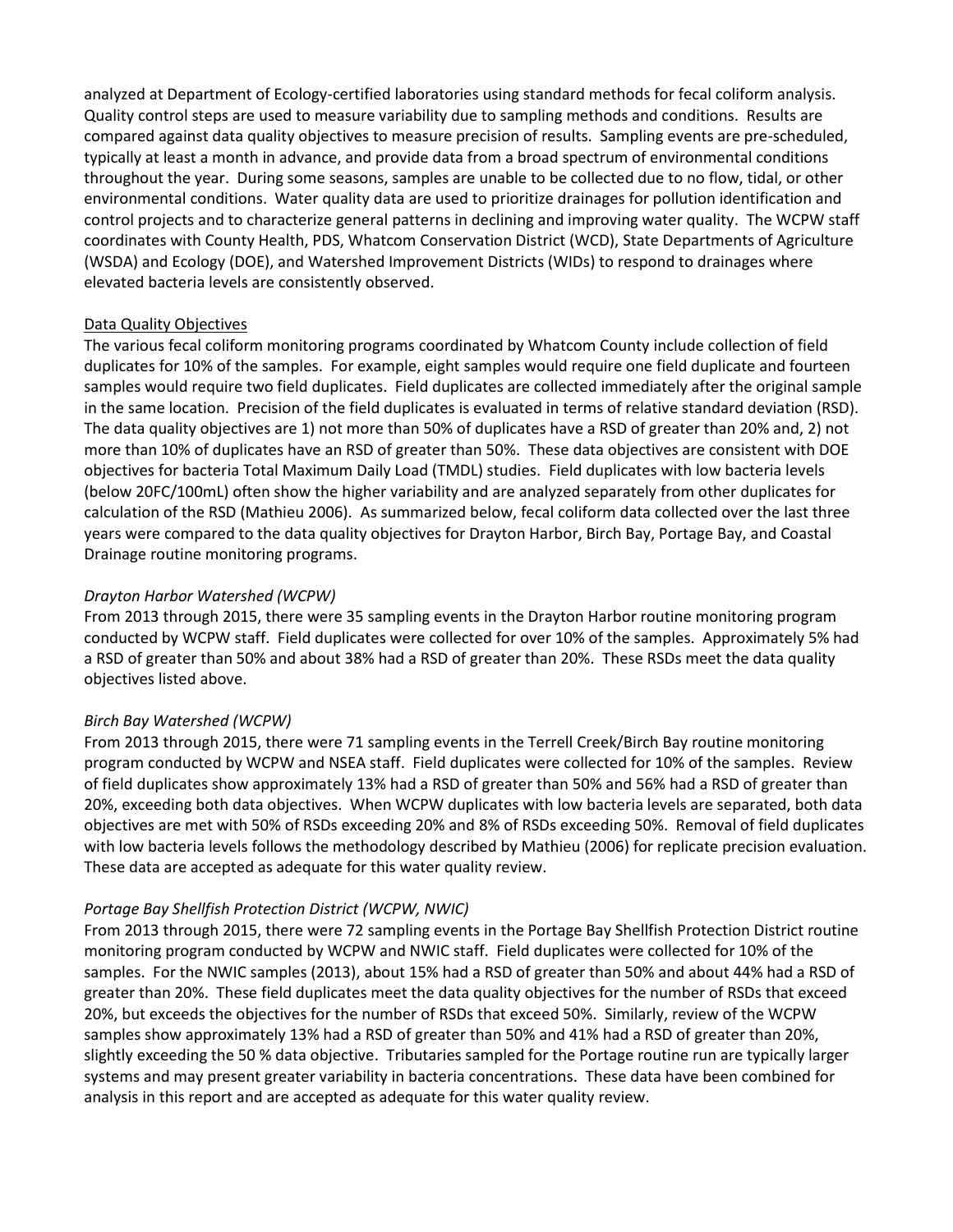## *Coastal Drainages (WCC, MRC volunteers)*

From 2013 through 2015, there were 32 sampling events in the Coastal Drainage routine monitoring program conducted by the WCC crew, WCPW staff, and trained MRC volunteers. Birch Bay had 32 sampling events (14%FD). Drayton Harbor had 30 sampling events. Field duplicates were collected for 10% of the samples. Seventeen percent of the duplicates had a RSD of greater than 50% and about 49% had a RSD of greater than 20%. When duplicates with low bacteria levels are separated, the data objectives are met with 4.9% exceeding the 50% RSD objective. Overall, the coastal drainage RSDs are accepted as adequate for this water quality review.

### Water Quality Status in Whatcom County Creeks and Rivers

The following table summarizes how 2014 fecal coliform results at each routine monitoring site compare to the state water quality standards. The total number of sites and the number of sites failing the standard, partially meeting the standard, and meeting the standard are summarized for each watershed. More specific details for each monitoring site are provided in Appendix A.

| Watershed                | <b>Number</b> | <b>Number of Sites</b>          | <b>Number of Sites</b>        | <b>Number of Sites</b>    |
|--------------------------|---------------|---------------------------------|-------------------------------|---------------------------|
|                          | of Sites      | <b>Exceeding Both</b>           | <b>Exceeding One</b>          | <b>Meeting Both Parts</b> |
|                          |               | Parts of Standards <sup>a</sup> | Part of Standard <sup>b</sup> | of Standards <sup>c</sup> |
| California Creek         | 13            | 6 (46%)                         | 4 (31%)                       | 3(23%)                    |
| Dakota Creek             | 17            | 5 (29%)                         | 8 (47%)                       | 4 (24%)                   |
| <b>Terrell Creek</b>     | 15            | 6(40%)                          | 7 (47%)                       | 1(6%)                     |
| Portage SPD              | 13            | 8(62%)                          | 3(23%)                        | 2(15%)                    |
| <b>Birch Bay Coastal</b> | 14            | 3(21%)                          | 8 (57%)                       | 3(21%)                    |
| Drayton Coastal          | 5             | $0(0\%)$                        | 0(100%)                       | 5(0%)                     |
| Chuckanut Coastal        | 3             | $0(0\%)$                        | 3(100%)                       | $0(0\%)$                  |
| <b>Totals</b>            | 80            | 28 (35%)                        | 33 (41%)                      | 18 (23%)                  |

#### **Table 2.** Summary of monitoring sites within each watershed in comparison to fecal coliform standards in 2015.

a- Indicates frequent elevated fecal coliform levels.

b- Indicates occasional elevated fecal coliform levels (or spikes).

c- Indicates consistently lower fecal coliform levels.

#### Water Pollution Clean Up Programs

Through the enhanced PIC program, Whatcom County watersheds discharging to marine waters are ranked and drainage-specific water quality improvement strategies are developed and implemented through community outreach and engagement for the highest priority areas. Each year staff determines the extent of priority areas that can be targeted based upon staff and other resource availability. Whatcom County, in partnership with the Whatcom Conservation District, will work with landowners to identify and implement community solutions to elevated fecal coliform bacteria levels. Through community engagement, technical assistance, and incentive programs a community sense of ownership and stewardship will be developed for neighborhood creeks. A regulatory backstop will be utilized as a final tool when elevated fecal coliform levels remain in an area and where landowners have selected not to participate in the voluntary program and there are egregious or repeated violations of regulations.

Once high ranking drainages are identified through routine monitoring, bracketed monitoring is needed to help track down hot spots in the drainage and identify stretches of the creek to be targeted for outreach, technical assistance, and financial assistance programs. If landowners choose to participate in the monitoring program, it helps raise awareness of water quality problems and develop ownership in identifying solutions. Developing a framework for improving water quality is most effective when hot spots or areas of consistently high bacteria levels can be identified within the neighborhood creek. Microbial source tracking and monitoring surrogate parameters may be used to assist landowners in developing a greater understanding of the bacteria sources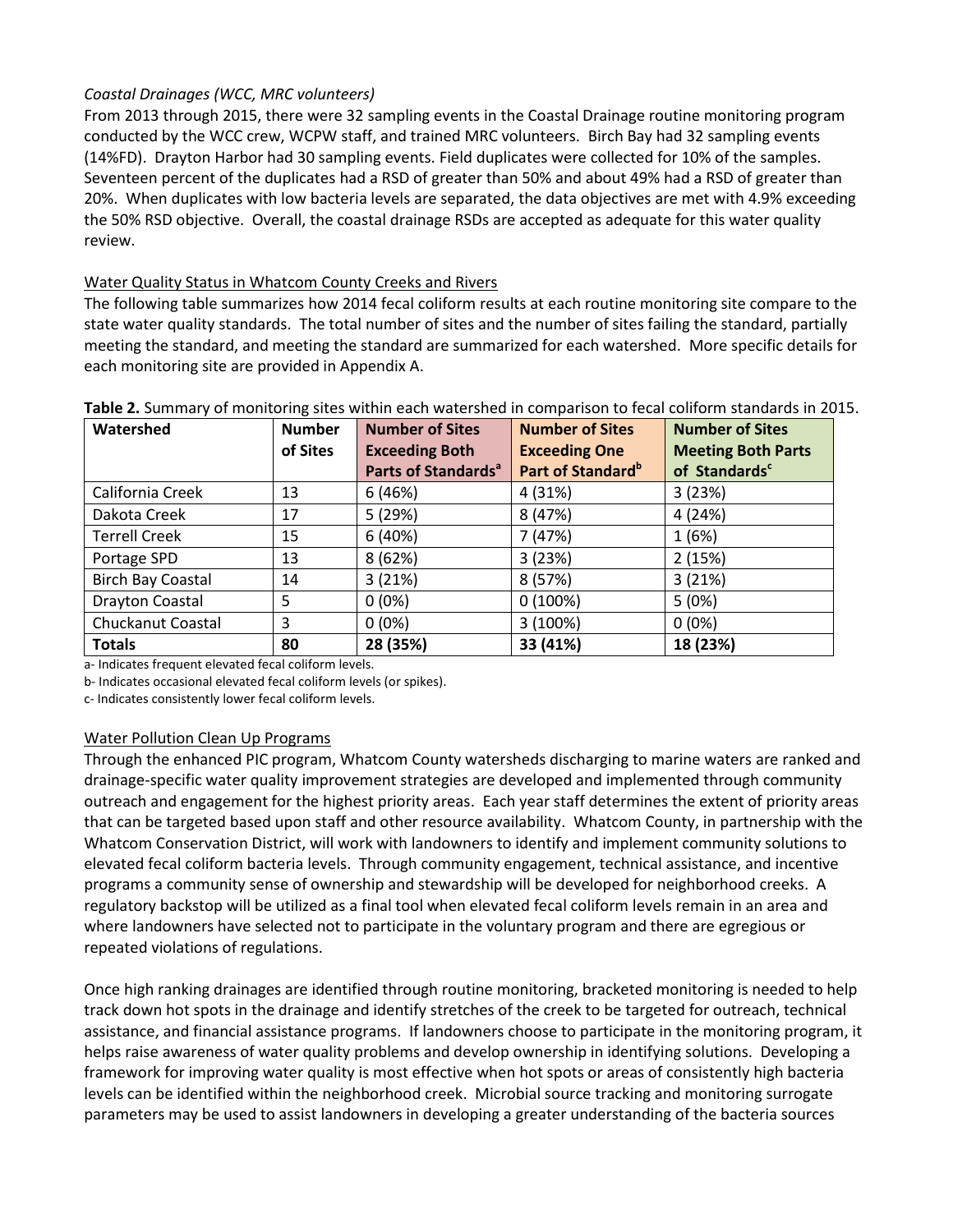within their neighborhood creek and where to focus best management practices. The use of this technique will be limited to areas where very specific questions about bacteria sources have been identified.

When landowners are asked to change their practices to improve water quality, it is important to make these changes as easy as possible to implement. Two key resources that assist landowners to implement new management practices and repairs to OSS are technical and financial assistance. County Health has partnered with the Industrial Credit Union to provide low-interest loans for landowners replacing or making repairs to their OSS. Agricultural Best Management Practices (BMP) technical assistance is provided by the WCD. A financial cost-share program for agricultural BMPs on small farms is available through a partnership between Whatcom County and the WCD.

## **Ranking Purpose, Criteria, and Methods**

Through this program, watersheds in Whatcom County that discharge to marine waters have been ranked by order of priority for Whatcom County water quality improvement programs. Drainage-specific water quality improvement strategies are developed and implemented for the highest priority drainages first.

The following ranking methods are an adaptation of the ranking methods used for the Kitsap County PIC Program (KCHD 2011). They consider water quality status (short and moderate-term) and potential public health threats. The application of the ranking methods to the routine monitoring stations identifies priority areas for water quality improvement projects. Some routine monitoring sites did not have three years of data as of December 2015 and thus were not included in the 2015 ranking process.

The water quality status category evaluated waterbodies based upon the most current water quality data available. Water quality data were evaluated for the most recent calendar year and the previous three years (Appendix A). The data objective was a minimum of monthly sampling; however, some sites were not able to be sampled every month due to no or low flow conditions. Data for each site were compared to applicable standards for that waterbody.

The criteria and associated scores are described below for the five categories analyzed: annual geometric mean, annual 90<sup>th</sup> percentile, three year geometric mean, three year geometric mean for the dry season, and three year geometric mean for the wet season. Additionally, each site was scored for current status of the shellfish growing area to which the waterbody discharges. For each monitoring site, points were assigned for each of these five categories and the sum of the five scores was multiplied by the shellfish growing area score. The scores for each monitoring site are included in Appendix C.

## Scoring Formula:

Total Water Quality Score = (12month GM score + 12month %score + 3year GM score + 3yeardry GMscore + 3yearwet GMscore)\* shellfish growing area score

## Twelve Month (2015) Geometric Mean:

- Creek meets the appropriate standard for FC geometric mean during most recent calendar year 0 points.
- Creek 2015 geometric mean is 1 to 5 times the appropriate standard 2 points.
- Creek 2015 geometric mean is over 5 times the appropriate standard 4 points.

## Twelve Month (2015) 90<sup>th</sup> Percentile:

- Creek meets the appropriate standard for FC 90<sup>th</sup> percentile during most recent calendar year  $-$  0 points.
- Creek 2015 90<sup>th</sup> percentile is 1 to 5 times the appropriate standard  $-$  2 points.
- Creek 2015  $90<sup>th</sup>$  percentile is over 5 times the appropriate standard 4 points.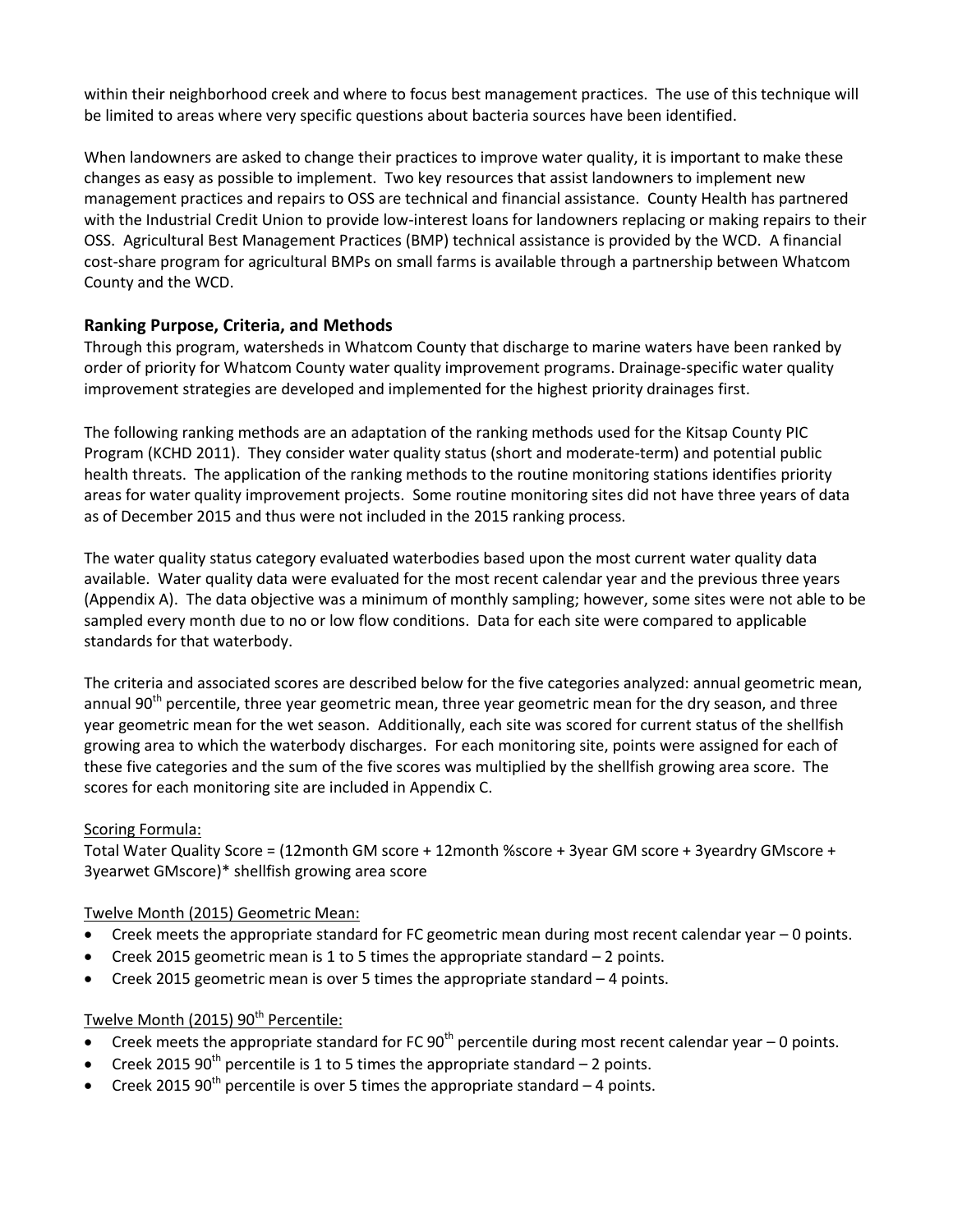Three Year Geometric Mean:

- Creek FC three-year geometric mean meets the appropriate standard– 0 points.
- Creek FC three-year geometric mean is 1 to 2 times the appropriate standard  $-1$  point.
- Creek FC three-year geometric mean is 2 to 5 times the appropriate standard 2 points.
- $\bullet$  Creek FC three-year geometric mean is 5 to 10 times the appropriate standard  $-4$  points.
- Creek FC three-year geometric mean is greater than 10 times the appropriate standard 6 points.

#### Three Year Geometric Mean for Dry Season:

- Creek FC three-year geometric mean for the dry season (May-September) meets the appropriate standard– 0 points.
- Creek FC three-year geometric mean for the dry season (May-September) is 1 to 2 times the appropriate standard  $-1$  point.
- Creek FC three-year geometric mean for the dry season (May-September) is 2 to 5 times the appropriate standard – 2 points.
- Creek FC three-year geometric mean for the dry season (May-September) is 5 to 10 times the appropriate standard – 4 points.
- Creek FC three-year geometric mean for the dry season (May-September) is greater than 10 times the appropriate standard – 6 points.

Three Year Geometric Mean for Wet Season:

- Creek FC three-year geometric mean for the wet season (October- April) meets the appropriate standard– 0 points.
- Creek FC three-year geometric mean for the wet season (October- April) is 1 to 2 times the appropriate standard  $-1$  point.
- Creek FC three-year geometric mean for the wet season (October- April) is 2 to 5 times the appropriate standard  $-2$  points.
- Creek FC three-year geometric mean for the wet season (October- April) is 5 to 10 times the appropriate standard – 4 points.
- Creek FC three-year geometric mean for the wet season (October- April) is greater than 10 times the appropriate standard – 6 points.

Shellfish Growing Area Score:

- Recreational, tribal, and commercial shellfish growing area with no advisory or closure 1 point.
- Closed recreational shellfish growing area. 2 points.
- Threatened tribal or commercial shellfish growing area 2.5 points.
- Closed or conditionally approved tribal or commercial shellfish growing area 3 points.

## **Ranking Results**

The water quality scores were calculated for all monitoring stations that had three years of data (Appendix C). Higher points indicate higher levels of bacterial impairment. The top ten ranked drainages for Whatcom County water quality improvement projects based upon 2015 data and the above described ranking criteria and scores are:

- 1. CA14c- California Creek (36 points)
- 2. TribDak3- Dakota Creek (36 points)
- 3. F1- Fishtrap Creek (36 points)
- 4. CA1- California Creek ( 33 points)
- 5. F4- Fishtrap Creek (33 points)
- 6. S1- Scott Ditch (33 points)
- 7. CA9- California Creek (30 points)
- 8. S3- Scott Ditch (33 points)
- 9. TribDak2- Dakota Creek (27 points)
- 10. K1a- Kamm Creek (27 points)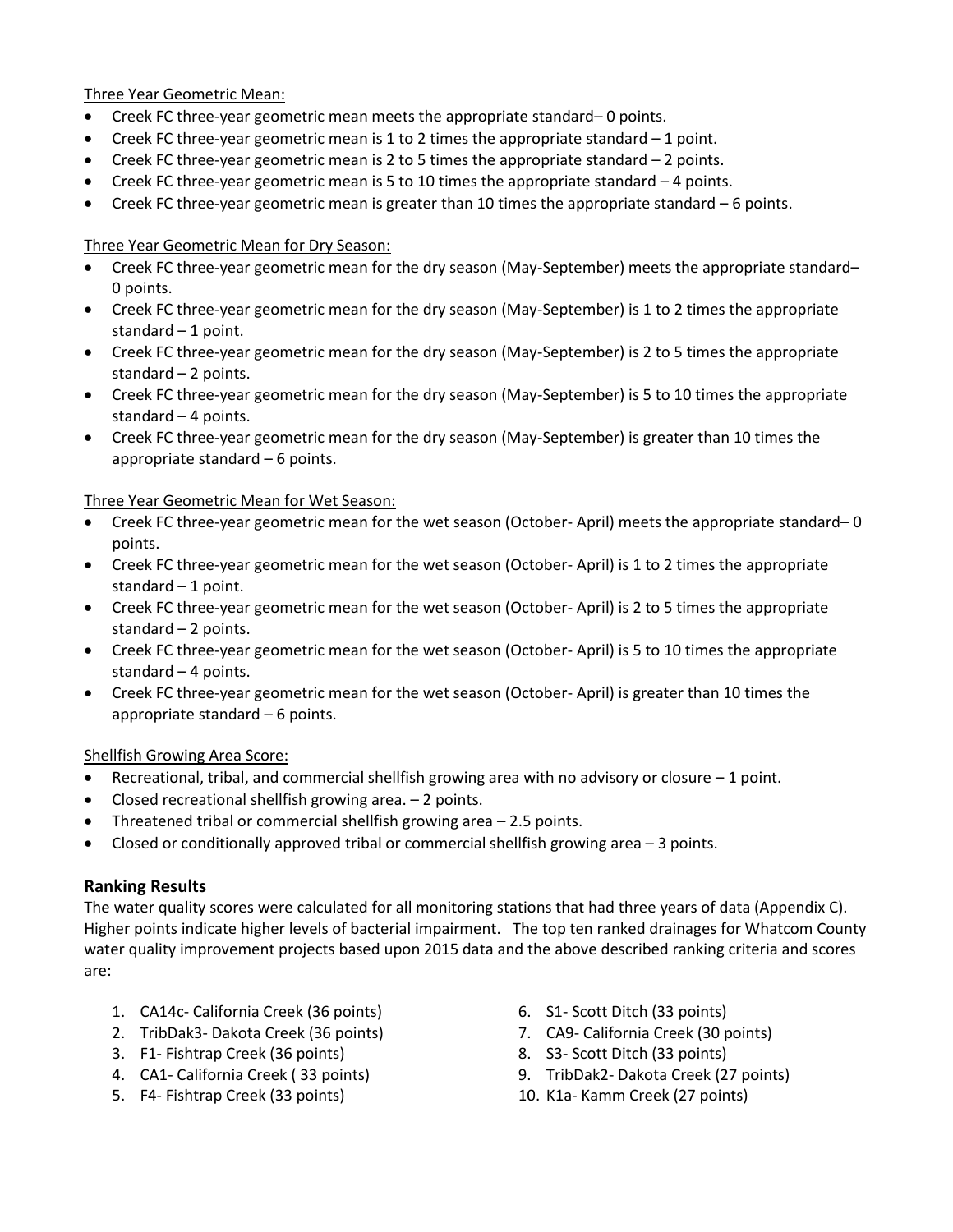### **Discussion**

#### California Creek

The California Creek watershed is one of the two major areas discharging to Drayton Harbor. Drayton Harbor currently has a seasonal closure to shellfish harvesting from November through January. Three of thirteen routine sites monitored in the California Creek watershed ranked in the top ten priority drainages for the PIC Program: CA14c, CA1, and CA9. CA1 is a small perennial creek in the lower portion of the watershed. While bacteria concentrations at this site have been declining, the three-year geometric mean for CA1 was over two times the standard and the dry season three-year geometric mean is over five times the standard. CA14c and CA9 are seasonal creeks located in the upper portion of the watershed above Cal 6.5. This area was identified as being in most need of fecal coliform reductions through the *Draft Drayton Harbor Watershed Fecal Coliform Total Maximum Daily Load: Water Quality Improvement Report* (Hood and Mathieu 2010). CA14c has shown consistently high bacteria levels since 2006 when the creek was first monitored. Three three-year geometric mean and three-year wet season geometric mean are both over three times the standard (Appendix A). In 2015, over 70% of samples collected at CA14c exceeded 200cfu/100mL. The three-year geometric mean for CA9 was over two times the standard and the dry season three-year geometric mean is nearly five times the standard. Over 30% of the 2015 samples exceeded 200cfu/100mL at CA9.

#### Dakota Creek

The Dakota Creek watershed is the other of the two major areas discharging to Drayton Harbor. Two of seventeen routine sites monitored in the Dakota Creek watershed ranked in the top ten priority drainages for the PIC Program. TribDak3 and TribDak2 are located in the lower portion of the Dakota Creek watershed and are perennial creeks. TribDak3 had a 2015 geometric mean two times the standard and a dry season three-year geometric mean nearly four times the standard. Seventy-five percent of samples collected at TribDak 3 in 2015 exceeded 200 cfu/100mL. TribDak2 had a three-year geometric mean r two times the standard and dry season three-year geometric mean over four times the standard.

#### Portage Bay Shellfish Protection District (SPD)

Five of thirteen routine sites in the Portage Bay Shellfish Protection District ranked in the top ten priority areas for the PIC Program. F1 and F4 are located on Fishtrap Creek, one of the two largest creeks entering the lower Nooksack River. The 2015 geometric means for F1 and F4 were nearly two times the standard. F1 (the mouth of Fishtrap) has fairly consistent three-year geometric means across both the dry and wet season. F4 (at Main Street) has a higher three-year dry season geometric mean which is nearly four times the standard. S1 and S3 are located on Scott Ditch. Both sites had2015 geometric means two times the standard and over 50 % of samples exceed 200 cfu/100mL. K1a is a small creek that discharges into Kamm directly upstream of the bridge at Hampton Road. The three-year dry season geometric mean is over three times the standard.

#### **Recommendations**

The following are recommendations for 2015 County water quality improvement programs in the priority areas described above.

 Priority Areas 1,2 &3- In 2016, Continue PIC work in the Brown Malloy (CA14c, Lower Dakota (TribDak3 &TribDak2), and Loomis Trail (CA1) drainages. This includes enhanced water quality monitoring and landowner communication. Water quality has improved in the Lower Dakota drainage over 2015. This was the first PIC focus area.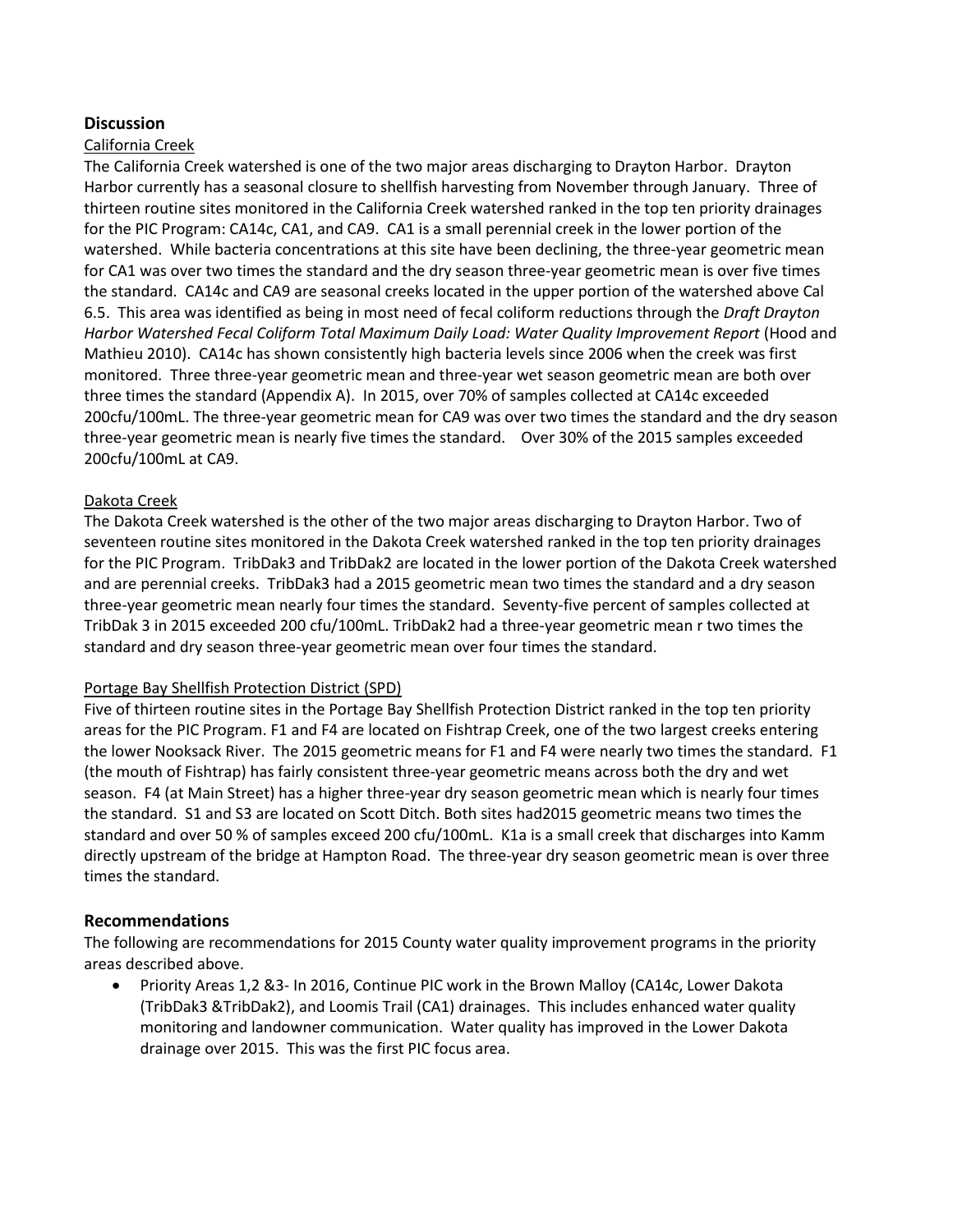- Priority Area 4- In 2016, continue work with the North Lynden Watershed Improvement District (NLWID) and City of Lynden to identify bacteria hot spots, conduct bracket monitoring, and support community engagement through partnerships.
- Other Areas-As resources allow, pursue partnership/communication with the South Lynden WID to identify hot spots and potential sources of bacteria in Scott Ditch. Continue work with partners to evaluate the K1a drainage and offer technical support to landowners.

## **References**

BKCHD (Bremerton-Kitsap County Health District). *Manual of Protocol: Fecal Coliform Bacteria Pollution Identification and Correction Projects.* Kitsap County Surface and Storm Water Program.

Blake, S. and B. Peterson. 2005. *WRIA1 Watershed Management Plan- Phase 1.* WRIA1 Watershed Management Project.

Hood, S. and N. Mathieu. 2010. *Draft Drayton Harbor Watershed Fecal Coliform Total Maximum Daily Load: Water Quality Improvement Report*. Washington State Department of Ecology.

KCHD (Kitsap County Health District). 2011. *2011 Priority Area Work List Fecal Pollution Identification and Correction*. Kitsap County Surface and Storm Water Program.

Mathieu, N. 2006. Replicate Precision for 12 TMDL Studies and Recommendations for Precision Measurement Quality Objectives for Water Quality Parameters. Washington State Department of Ecology. Publication No. 06-03-044.

WCPW (Whatcom County Public Works) 2008. *County Response Strategy for High Bacteria Counts in Shellfish Protection Districts*. Whatcom County Public Works- Natural Resources.

WCPW (Whatcom County Public Works) 2009. *Standard Operating Procedures: Direct Grab Sample Collection with Sample Bottle for Fecal Coliform or Nutrient Analysis.* Whatcom County Public Works-Natural Resources.

WCPW (Whatcom County Public Works) 2013. *Whatcom County Water Quality Monitoring: Fecal Coliform Quality Assurance Project Plan.* Whatcom County Public Works- Natural Resources.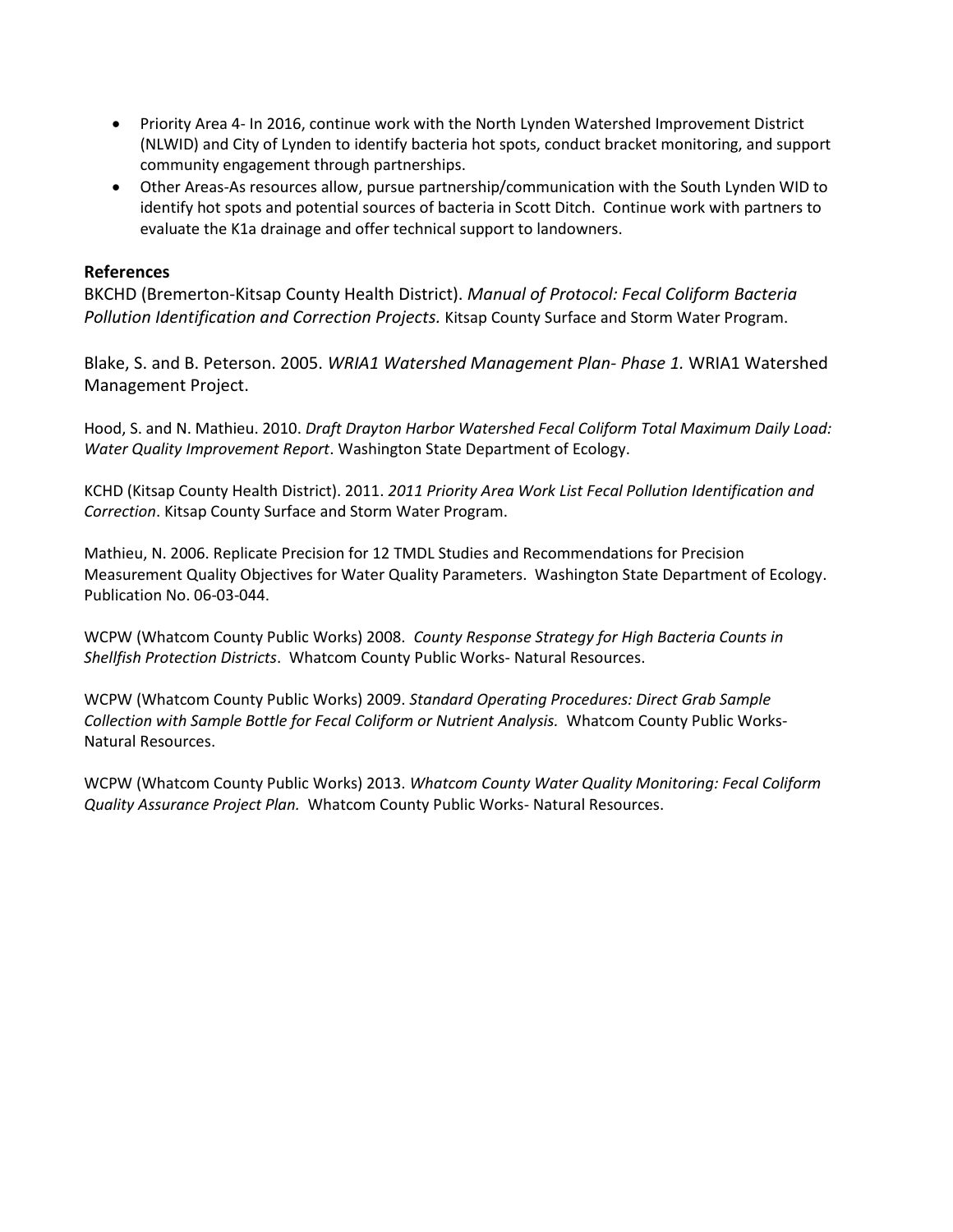|                     | 2015<br>2013-2015 GMV |                |            |             |                     |       |       |       |
|---------------------|-----------------------|----------------|------------|-------------|---------------------|-------|-------|-------|
|                     |                       |                |            |             | 2015 Meets          |       |       |       |
| <b>Project Area</b> | <b>Station</b>        | #              | <b>GMV</b> | $\% > 200*$ | Stnd?               | A11   | Wet   | Dry   |
| <b>BB Coastal</b>   | BB4                   | $\overline{7}$ | 24.3       | 14.3        | <b>Exceeds One</b>  | 78.6  | 31.0  | 563.7 |
| <b>BB Coastal</b>   | BB <sub>6</sub>       | 8              | 17.6       | 12.5        | <b>Exceeds One</b>  | 55.5  | 64.7  | 41.7  |
| <b>BB Coastal</b>   | BB8                   | 9              | 71.5       | 44.4        | <b>Exceeds Both</b> | 115.4 | 91.2  | 124.9 |
| <b>BB Coastal</b>   | <b>BB11</b>           | 6              | 37.6       | 16.7        | <b>Exceeds Both</b> | 67.9  | 40.5  | 355.4 |
| <b>BB Coastal</b>   | <b>BB16</b>           | 3              | 95.1       | 66.7        | <b>Exceeds Both</b> | 93.5  | 100.4 | 46.0  |
| <b>BB Coastal</b>   | <b>BB21</b>           | 3              | 37.5       | 0.0         | Meets Both          | 84.1  | 84.1  |       |
| <b>BB Coastal</b>   | <b>BB22</b>           | 6              | 25.5       | 16.7        | <b>Exceeds One</b>  | 42.2  | 26.3  | 190.7 |
| <b>BB Coastal</b>   | BB <sub>3</sub>       | 8              | 11.2       | 12.5        | <b>Exceeds One</b>  | 19.9  | 16.9  | 23.6  |
| <b>BB Coastal</b>   | BB5                   | 5              | 23.1       | 20.0        | <b>Exceeds One</b>  | 37.7  | 14.4  | 379.8 |
| <b>BB Coastal</b>   | BB7                   | 7              | 21.2       | 14.3        | <b>Exceeds One</b>  | 38.0  | 21.5  | 370.7 |
| <b>BB Coastal</b>   | <b>BB20</b>           | 3              | 27.5       | 0.0         | Meets Both          | 33.9  | 32.1  | 58.0  |
| <b>BB Coastal</b>   | <b>BB15</b>           | 3              | 22.8       | 33.3        | <b>Exceeds One</b>  | 6.1   | 5.3   | 23.0  |
| <b>BB Coastal</b>   | <b>BB18</b>           | 3              | 17.2       | 0.0         | Meets Both          | 11.8  | 11.8  |       |
| <b>BB Coastal</b>   | <b>BB19</b>           | 3              | 11.9       | 33.3        | <b>Exceeds One</b>  | 12.6  | 12.6  |       |
| California          | Cal 5.0               | 12             | 89.5       | 16.7        | <b>Exceeds One</b>  | 125.5 | 85.2  | 224.3 |
| California          | Cal 6.2               | 12             | 112.0      | 25.0        | <b>Exceeds Both</b> | 134.5 | 78.7  | 300.8 |
| California          | CA1                   | 12             | 137.8      | 33.3        | <b>Exceeds Both</b> | 205.2 | 108.5 | 574.6 |
| California          | CA <sub>6</sub>       | 12             | 110.3      | 33.3        | <b>Exceeds Both</b> | 131.5 | 97.7  | 205.3 |
| California          | CA8                   | 9              | 36.8       | 11.1        | <b>Exceeds One</b>  | 75.8  | 62.3  | 123.6 |
| California          | CA <sub>9</sub>       | 9              | 201.8      | 33.3        | <b>Exceeds Both</b> | 257.2 | 205.8 | 486.0 |
| California          | CA14c                 | $\overline{7}$ | 272.7      | 71.4        | <b>Exceeds Both</b> | 352.3 | 399.3 | 224.7 |
| California          | CA16                  | 10             | 114.0      | 30.0        | <b>Exceeds Both</b> | 162.9 | 87.9  | 479.0 |
| California          | Cal 0.1               | 12             | 29.1       | 8.3         | Meets Both          | 29.8  | 31.8  | 27.1  |
| California          | Cal 0.8               | 11             | 57.0       | 9.1         | Meets Both          | 57.2  | 54.8  | 61.2  |
| California          | Cal 1.9               | 12             | 86.4       | 16.7        | <b>Exceeds One</b>  | 90.6  | 64.1  | 158.5 |
| California          | Cal 7.5               | 12             | 77.9       | 16.7        | <b>Exceeds One</b>  | 96.0  | 72.8  | 162.8 |
| California          | CA15                  | 6              | 33.9       | 0.0         | Meets Both          | 35.6  | 31.8  | 61.1  |
| Coastal             | CB1                   | 9              | 54.6       | 33.3        | <b>Exceeds One</b>  | 18.1  | 3.9   | 119.3 |
| Coastal             | CB <sub>3</sub>       | 17             | 83.6       | 29.4        | <b>Exceeds One</b>  | 63.2  | 31.5  | 113.9 |
| Coastal             | CB4                   | 17             | 68.6       | 29.4        | <b>Exceeds One</b>  | 46.1  | 27.9  | 65.9  |
| Coastal             | <b>DH14</b>           | 3              | 6.5        | 0.0         | Meets Both          | 23.8  | 11.0  | 200.5 |
| Coastal             | DH <sub>2</sub>       | 8              | 12         | 0.0         | Meets Both          | 22.2  | 8.5   | 123.6 |
| Coastal             | DH <sub>3</sub>       | 11             | 17         | 9.1         | Meets Both          | 20.4  | 13.0  | 38.8  |
| Coastal             | DH4                   | 9              | 10         | 0.0         | Meets Both          | 7.6   | 6.7   | 10.4  |
| Coastal             | DH <sub>5</sub>       | 6              | 13.7       | 0.0         | Meets Both          | 41.3  | 17.6  | 348.6 |
| Dakota              | NFDak2.5              | 12             | 182.1      | 41.7        | Exceeds Both        | 167.1 | 109.5 | 315.1 |

## **Appendix A: Water Quality Review by Monitoring Station**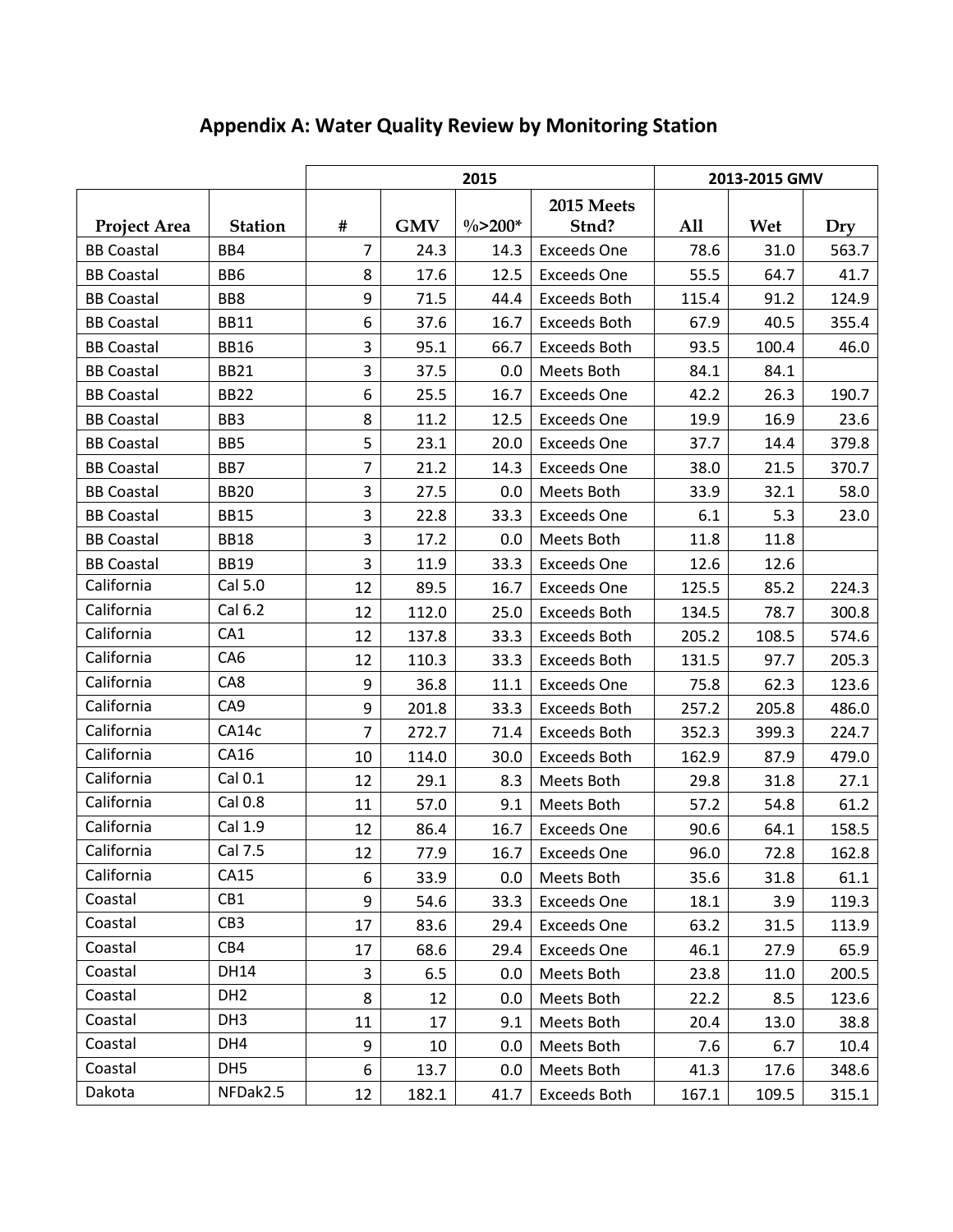|                     |                  |      |            | 2015                |                     | 2013-2015 GMV |       |       |
|---------------------|------------------|------|------------|---------------------|---------------------|---------------|-------|-------|
|                     |                  |      |            |                     | 2015 Meets          |               |       |       |
| <b>Project Area</b> | <b>Station</b>   | $\#$ | <b>GMV</b> | $\frac{0}{0}$ >200* | Stnd?               | All           | Wet   | Dry   |
| Dakota              | TribDak2         | 12   | 156.2      | 41.7                | <b>Exceeds Both</b> | 201.6         | 117.1 | 455.5 |
| Dakota              | TribDak3         | 12   | 227.7      | 75.0                | <b>Exceeds Both</b> | 275.5         | 217.7 | 392.2 |
| Dakota              | TribDak4         | 12   | 85.5       | 16.7                | <b>Exceeds One</b>  | 192.4         | 134.3 | 329.6 |
| Dakota              | TribDakN1        | 6    | 22.7       | 0.0                 | Meets Both          | 53.4          | 63.1  | 33.2  |
| Dakota              | TribDakN2        | 12   | 101.2      | 41.7                | <b>Exceeds Both</b> | 186.0         | 97.4  | 490.8 |
| Dakota              | TribDakS2        | 8    | 34.5       | 12.5                | <b>Exceeds One</b>  | 89.8          | 55.1  | 218.6 |
| Dakota              | TribDak1         | 8    | 83.5       | 25.0                | <b>Exceeds One</b>  | 101.6         | 99.4  | 110.6 |
| Dakota              | TribDak5         | 12   | 140.5      | 50.0                | <b>Exceeds Both</b> | 82.5          | 49.6  | 177.2 |
| Dakota              | TribDakS1        | 10   | 63.7       | 30.0                | <b>Exceeds One</b>  | 66.4          | 40.6  | 150.7 |
| Dakota              | SFDak2.2         | 12   | 68.9       | 16.7                | <b>Exceeds One</b>  | 97.1          | 80.1  | 129.2 |
| Dakota              | Dak 0.1          | 12   | 41.1       | 0.0                 | Meets Both          | 42.6          | 45.5  | 38.6  |
| Dakota              | Dak 0.6          | 9    | 64.1       | 0.0                 | Meets Both          | 56.5          | 77.6  | 32.7  |
| Dakota              | Dak 3.1          | 12   | 67.1       | 16.7                | <b>Exceeds One</b>  | 71.8          | 62.6  | 89.6  |
| Dakota              | Dak 6.8          | 12   | 50.1       | 0.0                 | Meets Both          | 59.7          | 55.6  | 66.5  |
| Dakota              | NFDak0.1         | 12   | 69.9       | 16.7                | <b>Exceeds One</b>  | 84.0          | 71.1  | 107.9 |
| Dakota              | SFDak0.2         | 12   | 83.7       | 25.0                | <b>Exceeds One</b>  | 64.4          | 44.2  | 113.4 |
| Portage             | S <sub>1</sub>   | 19   | 200.8      | 52.6                | <b>Exceeds Both</b> | 221.1         | 186.5 | 283.4 |
| Portage             | S <sub>3</sub>   | 24   | 215.3      | 62.5                | Exceeds Both        | 158.3         | 133.5 | 200.9 |
| Portage             | K1               | 24   | 153.3      | 33.3                | <b>Exceeds Both</b> | 167.5         | 139.9 | 213.5 |
| Portage             | K <sub>1</sub> a | 23   | 123.4      | 30.4                | <b>Exceeds Both</b> | 220.7         | 161.2 | 328.4 |
| Portage             | F1               | 23   | 196.6      | 56.5                | <b>Exceeds Both</b> | 245.1         | 232.1 | 264.0 |
| Portage             | F4               | 24   | 171.3      | 62.5                | <b>Exceeds Both</b> | 204.3         | 140.2 | 359.4 |
| Portage             | <b>B1</b>        | 24   | 77.3       | 29.2                | <b>Exceeds One</b>  | 134.4         | 88.6  | 204.7 |
| Portage             | T1               | 24   | 77.0       | 29.2                | <b>Exceeds Both</b> | 101.4         | 48.5  | 264.7 |
| Portage             | AND              | 24   | 108.4      | 33.3                | <b>Exceeds Both</b> | 116.9         | 66.4  | 257.9 |
| Portage             | M <sub>5</sub>   | 24   | 16.5       | 8.3                 | Meets Both          | 18.9          | 9.9   | 46.5  |
| Portage             | M4               | 22   | 12.8       | 4.5                 | Meets Both          | 17.1          | 9.8   | 37.6  |
| Portage             | M <sub>2</sub>   | 24   | 48.2       | 16.7                | <b>Exceeds One</b>  | 51.6          | 4.7   | 67.3  |
| Portage             | M1               | 23   | 37.2       | 17.4                | <b>Exceeds One</b>  | 42.7          | 34.4  | 57.1  |
| Terrell             | Ter1.9           | 23   | 99.0       | 39.1                | <b>Exceeds Both</b> | 80.1          | 32.9  | 298.1 |
| Terrell             | Ter1.6           | 24   | 49.0       | 20.8                | <b>Exceeds One</b>  | 55.4          | 32.6  | 123.4 |
| Terrell             | TribTerLP1       | 23   | 98.7       | 45.8                | <b>Exceeds Both</b> | 76.5          | 25.7  | 269.7 |
| Terrell             | TribTerBC1       | 10   | 58.5       | 18.2                | <b>Exceeds Both</b> | 82.8          | 78.8  | 141.8 |
| Terrell             | TribTerBC2       | 11   | 48.3       | 27.3                | <b>Exceeds One</b>  | 57.2          | 40.3  | 225.1 |
| Terrell             | TribFERN1        | 11   | 56.3       | 18.2                | <b>Exceeds Both</b> | 63.6          | 60.2  | 117.6 |
| Terrell             | Ter7.8           | 13   | 58.2       | 38.5                | <b>Exceeds Both</b> | 43.9          | 29.3  | 154.0 |
| Terrell             | Ter3.3           | 12   | 20.1       | 16.7                | <b>Exceeds One</b>  | 31.5          | 24.9  | 76.5  |
| Terrell             | Ter0.7           | 24   | 42.6       | 12.5                | <b>Exceeds One</b>  | 41.4          | 32.8  | 50.3  |
| Terrell             | $Ter0.1*$        | 24   | 25.1       | 4.2                 | Meets Both          | 32.7          | 37.2  | 27.8  |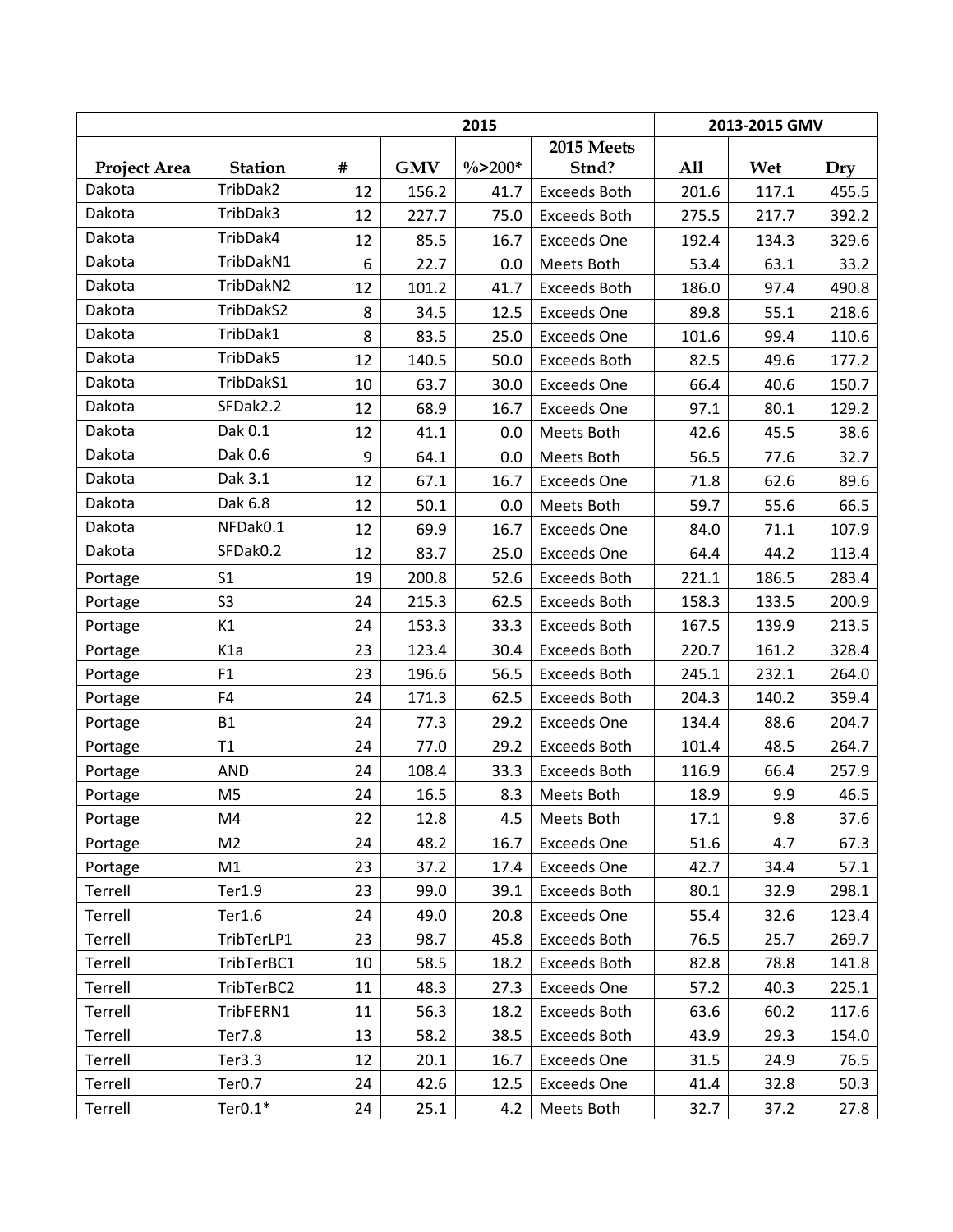|                     |                |    |            | 2015                |                    |      | 2013-2015 GMV |      |
|---------------------|----------------|----|------------|---------------------|--------------------|------|---------------|------|
|                     |                |    |            |                     | 2015 Meets         |      |               |      |
| <b>Project Area</b> | <b>Station</b> | #  | <b>GMV</b> | $\frac{0}{2}$ >200* | Stnd?              | All  | Wet           | Dry  |
| Terrell             | Ter0.1         | 23 | 38.7       | 17.4                | <b>Exceeds One</b> | 43.7 | 35.4          | 61.7 |
| Terrell             | Ter8.4         | 13 | 33.1       | 15.4                | <b>Exceeds One</b> | 21.1 | 17.7          | 29.3 |
| Terrell             | Ter5.0         | 14 | 47.0       | 21.4                | <b>Exceeds One</b> | 47.5 | 38.6          | 85.3 |
| Terrell             | Ter6.9         | 15 | 23.2       | 13.3                | <b>Exceeds One</b> | 28.7 | 24.2          | 57.0 |
| Terrell             | Ter6.3         | 15 | 54.2       | 33.3                | Exceeds Both       | 51.3 | 53.3          | 54.5 |

\* Greater than 100FC/100mL in Birch Bay and Terrell Creek.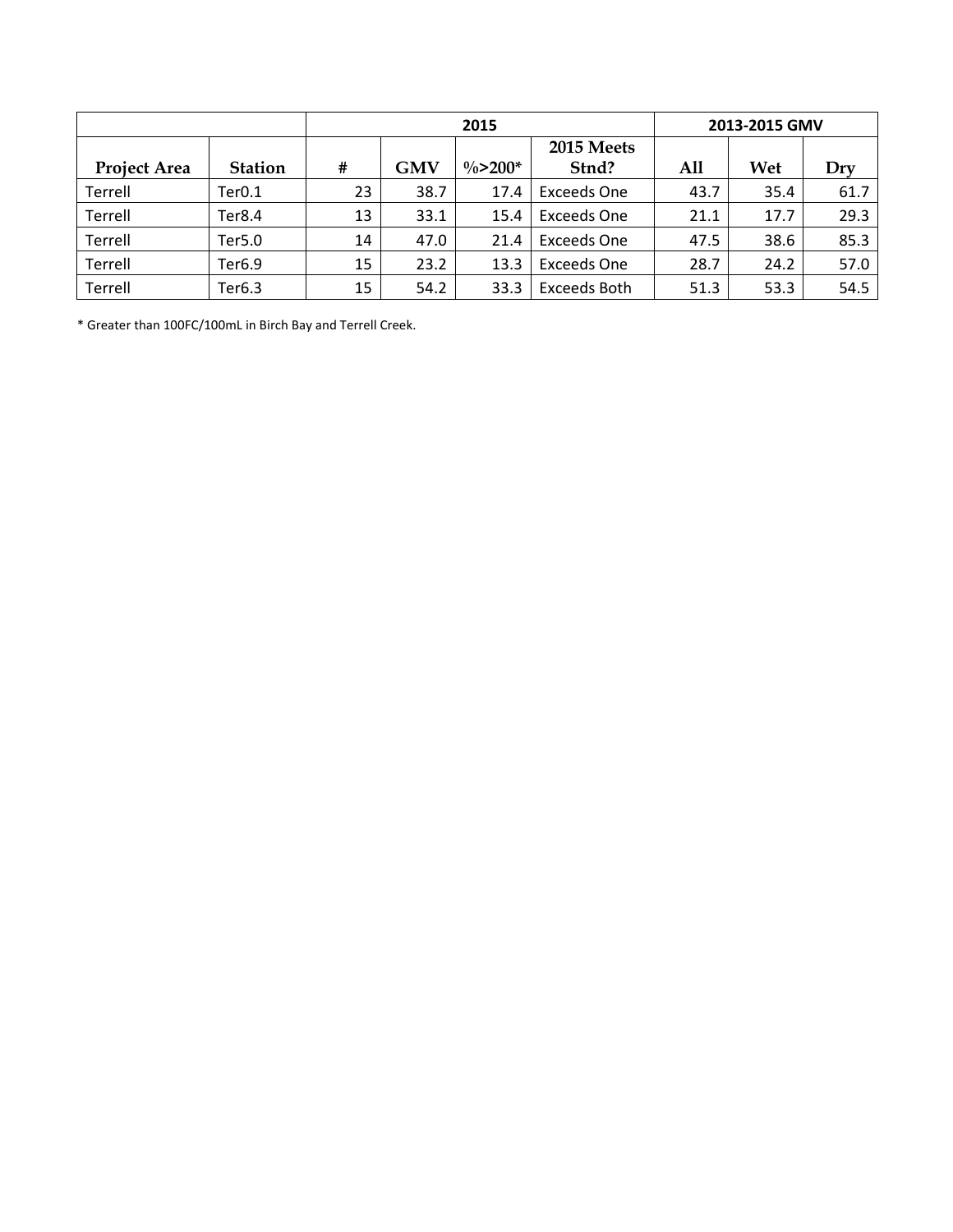## **Appendix B: Whatcom County 2015 Fecal Coliform Levels and Shellfish Growing Area Status Map**



This map illustrates water quality status for sites sampled through the County's routine monitoring program. Red dots indicate fecal coliform results exceed both parts of the water quality standard, yellow dots indicate results exceed one part of the standard, and green dots indicate results meet both parts of the water quality standard. Areas highlighted in purple are shellfish growing areas monitored by the Washington State Department of Health.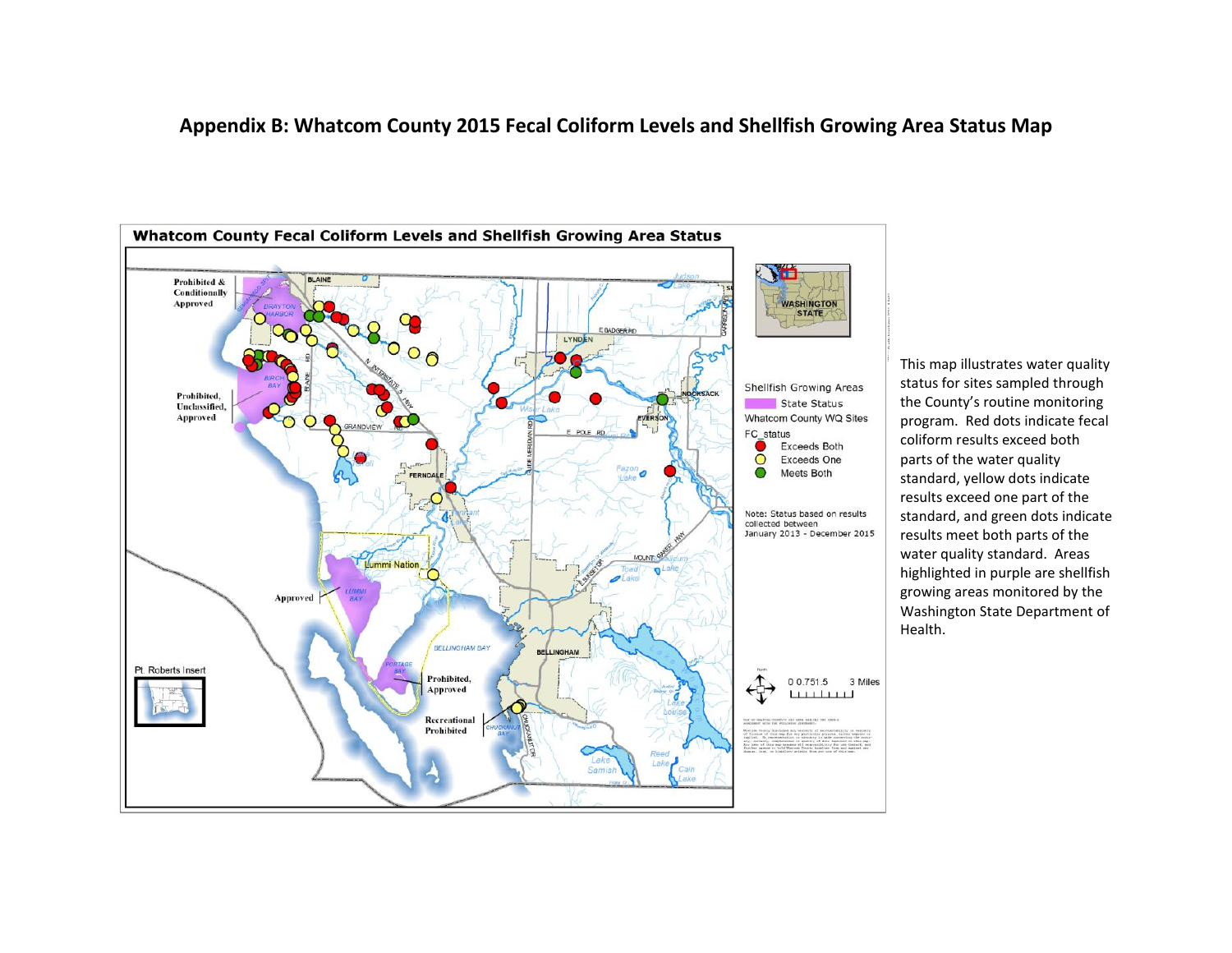| <b>Stream</b> | <b>Station</b>   | 12<br><b>Month</b><br><b>GM</b> | 12<br><b>Month</b><br>% > 200 | 3 Year<br><b>GM</b> | 3 Year Wet<br><b>Season GM</b> | 3 Year Dry<br><b>Season GM</b> | <b>Shellfish</b><br>Area<br>Multiplier* | <b>Total</b><br>Score** | <b>Comments</b>                  |
|---------------|------------------|---------------------------------|-------------------------------|---------------------|--------------------------------|--------------------------------|-----------------------------------------|-------------------------|----------------------------------|
| California    | CA14c            | $\overline{2}$                  | 4                             | $\overline{2}$      | $\overline{2}$                 | 2                              | 3                                       | 36                      | WC Focus Area, Seasonal          |
| Dakota        | TribDak3         | $\overline{2}$                  | 4                             | $\overline{2}$      | $\overline{2}$                 | $\overline{2}$                 | $\overline{3}$                          | 36                      | WC Focus Area, Perennial         |
| Portage       | F <sub>1</sub>   | $\overline{2}$                  | 4                             | $\overline{2}$      | $\overline{2}$                 | $\overline{2}$                 | 3                                       | 36                      | WC Focus Area/ North Lynden WID  |
| California    | CA1              | $\overline{2}$                  | $\overline{2}$                | $\overline{2}$      | $\mathbf 1$                    | $\overline{\mathbf{4}}$        | 3                                       | 33                      | WC Focus Area, Perennial         |
| Portage       | F4               | $\overline{2}$                  | 4                             | $\overline{2}$      | $\mathbf{1}$                   | $\overline{2}$                 | 3                                       | 33                      | WC Focus Area/ North Lynden WID  |
| Portage       | S <sub>1</sub>   | $\overline{2}$                  | 4                             | $\overline{2}$      | $\mathbf{1}$                   | $\overline{2}$                 | 3                                       | 33                      | DOE focus area                   |
| California    | CA <sub>9</sub>  | $\overline{2}$                  | $\overline{2}$                | $\overline{2}$      | $\overline{2}$                 | $\overline{2}$                 | $\overline{3}$                          | 30                      | Seasonal, Upper California Creek |
| Portage       | S <sub>3</sub>   | $\overline{2}$                  | 4                             | $\mathbf{1}$        | $\mathbf{1}$                   | $\overline{2}$                 | 3                                       | 30                      | DOE focus area                   |
| Dakota        | TribDak2         | $\overline{2}$                  | $\overline{2}$                | $\overline{2}$      | $\mathbf{1}$                   | $\overline{2}$                 | 3                                       | 27                      | WC Focus Area, Perennial         |
| Portage       | K <sub>1</sub> a | $\overline{2}$                  | $\overline{2}$                | $\overline{2}$      | $\mathbf{1}$                   | $\overline{2}$                 | 3                                       | 27                      | DOE focus area                   |
| Dakota        | NFDak2.5         | $\overline{2}$                  | $\overline{2}$                | $\mathbf{1}$        | $\mathbf{1}$                   | $\overline{2}$                 | 3                                       | 24                      |                                  |
| Portage       | K1               | $\overline{2}$                  | $\overline{2}$                | $\mathbf{1}$        | $\mathbf{1}$                   | $\overline{2}$                 | $\overline{3}$                          | 24                      | DOE focus area                   |
| California    | CA16             | $\overline{2}$                  | $\overline{2}$                | $\mathbf{1}$        | $\mathbf 0$                    | $\overline{2}$                 | 3                                       | 21                      |                                  |
| California    | Cal 6.2          | $\overline{2}$                  | $\overline{2}$                | $\mathbf{1}$        | $\boldsymbol{0}$               | $\overline{2}$                 | 3                                       | 21                      |                                  |
| California    | CA <sub>6</sub>  | $\overline{2}$                  | $\overline{2}$                | $\mathbf{1}$        | $\mathbf 0$                    | $\overline{2}$                 | 3                                       | 21                      |                                  |
| Dakota        | TribDakN2        | $\overline{2}$                  | $\overline{2}$                | $\mathbf{1}$        | $\mathbf 0$                    | $\overline{2}$                 | 3                                       | 21                      |                                  |
| Portage       | AND              | $\overline{2}$                  | $\overline{2}$                | $\mathbf{1}$        | $\mathbf 0$                    | $\overline{2}$                 | 3                                       | 21                      |                                  |
| Dakota        | TribDak4         | 0                               | $\overline{2}$                | $\mathbf{1}$        | $\mathbf{1}$                   | $\overline{2}$                 | $\overline{3}$                          | 18                      | WC Focus Area, Perennial         |
| Terrell       | TribTerLP1       | $\overline{2}$                  | $\overline{2}$                | $\mathbf{1}$        | $\mathbf 0$                    | 4                              | $\overline{2}$                          | 18                      |                                  |
| Terrell       | Ter1.9           | $\overline{2}$                  | $\overline{2}$                | $\mathbf{1}$        | 0                              | 4                              | $\overline{2}$                          | 18                      |                                  |
| Terrell       | TribFERN1        | 2                               | $\overline{2}$                | $\mathbf{1}$        | $\mathbf{1}$                   | $\overline{2}$                 | $\overline{2}$                          | 16                      |                                  |
| Terrell       | TribTerBC1       | $\overline{2}$                  | $\overline{2}$                | $\mathbf{1}$        | $\mathbf{1}$                   | $\overline{2}$                 | $\overline{2}$                          | 16                      |                                  |
| California    | Cal 5.0          | 0                               | $\overline{2}$                | $\mathbf{1}$        | $\mathbf 0$                    | $\overline{2}$                 | 3                                       | 15                      |                                  |
| Dakota        | TribDak5         | $\overline{2}$                  | $\overline{2}$                | 0                   | $\mathbf 0$                    | $\mathbf{1}$                   | 3                                       | 15                      |                                  |
| Portage       | <b>B1</b>        | 0                               | $\overline{2}$                | $\mathbf{1}$        | 0                              | $\overline{2}$                 | 3                                       | 15                      | DOE focus area                   |

## **Appendix C: 2015 Water Quality Scores by Station**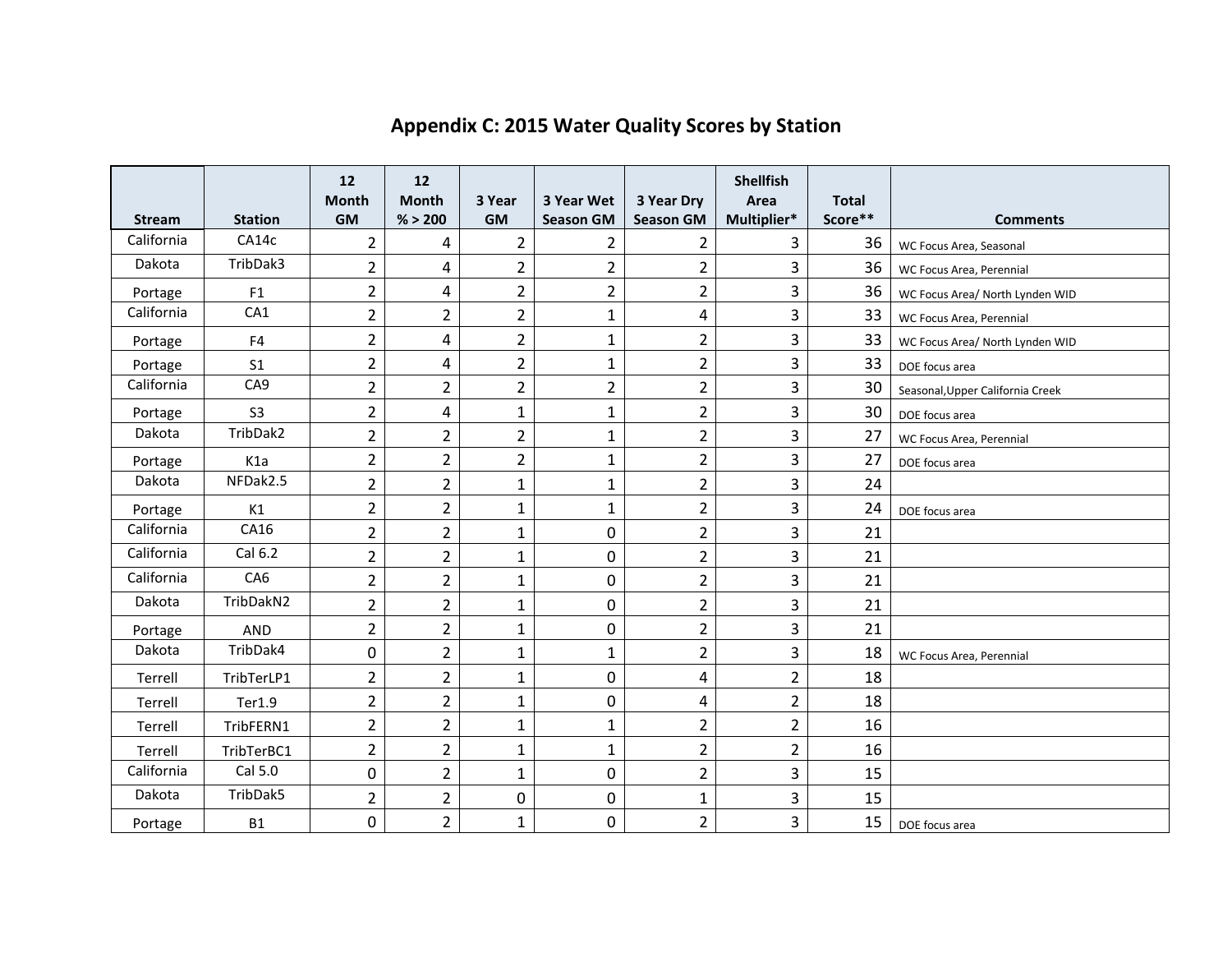|                   |                    | 12               | 12             |                |                  |                  | <b>Shellfish</b> |                |                                           |
|-------------------|--------------------|------------------|----------------|----------------|------------------|------------------|------------------|----------------|-------------------------------------------|
|                   |                    | <b>Month</b>     | <b>Month</b>   | 3 Year         | 3 Year Wet       | 3 Year Dry       | Area             | <b>Total</b>   |                                           |
| <b>Stream</b>     | <b>Station</b>     | <b>GM</b>        | % > 200        | <b>GM</b>      | <b>Season GM</b> | <b>Season GM</b> | Multiplier*      | Score**        | <b>Comments</b>                           |
| Portage           | T1                 | $\pmb{0}$        | $\overline{2}$ | $\mathbf{1}$   | 0                | $\overline{2}$   | $\overline{3}$   | 15             |                                           |
| Dakota            | TribDakS2          | $\boldsymbol{0}$ | $\overline{2}$ | 0              | $\boldsymbol{0}$ | $\overline{2}$   | $\overline{3}$   | 12             |                                           |
| Dakota            | TribDak1           | $\mathbf 0$      | $\overline{2}$ | $\mathbf{1}$   | $\mathbf 0$      | $\mathbf{1}$     | $\overline{3}$   | 12             |                                           |
| Terrell           | <b>Ter7.8</b>      | $\overline{2}$   | $\overline{2}$ | 0              | 0                | $\overline{2}$   | $\overline{2}$   | 12             |                                           |
| Terrell           | TribTerBC2         | 0                | $\overline{2}$ | $\mathbf{1}$   | 0                | $\overline{2}$   | $\overline{2}$   | 10             |                                           |
| <b>BB Coastal</b> | BB8                | $\overline{2}$   | $\overline{2}$ | $\overline{2}$ | $\mathbf 1$      | $\overline{2}$   | $\mathbf{1}$     | 9              | 2013/2014 WC Focus Area, BBWARM, Seasonal |
| <b>BB Coastal</b> | BB4                | $\pmb{0}$        | $\overline{2}$ | $\mathbf{1}$   | 0                | 6                | $\mathbf{1}$     | 9              |                                           |
| <b>BB Coastal</b> | <b>BB16</b>        | $\overline{2}$   | $\overline{4}$ | $\mathbf{1}$   | $\overline{2}$   | 0                | $\mathbf{1}$     | 9              |                                           |
| California        | Cal 7.5            | $\pmb{0}$        | $\overline{2}$ | $\pmb{0}$      | 0                | $\mathbf{1}$     | $\overline{3}$   | 9              |                                           |
| California        | Cal 1.9            | $\pmb{0}$        | $\overline{2}$ | $\pmb{0}$      | $\pmb{0}$        | $\mathbf{1}$     | 3                | 9              |                                           |
| California        | CA8                | $\mathbf 0$      | $\overline{2}$ | 0              | 0                | $\mathbf{1}$     | $\overline{3}$   | 9              |                                           |
| Dakota            | SFDak2.2           | $\mathbf 0$      | $\overline{2}$ | $\mathbf 0$    | 0                | $\mathbf{1}$     | 3                | 9              |                                           |
| Dakota            | NFDak0.1           | $\pmb{0}$        | $\overline{2}$ | 0              | $\boldsymbol{0}$ | $\mathbf{1}$     | 3                | 9              |                                           |
| Dakota            | TribDakS1          | $\pmb{0}$        | $\overline{2}$ | 0              | $\pmb{0}$        | $\mathbf{1}$     | 3                | 9              |                                           |
| Dakota            | SFDak0.2           | $\mathbf 0$      | $\overline{2}$ | 0              | 0                | $\mathbf{1}$     | $\overline{3}$   | 9              |                                           |
| Terrell           | Ter1.6             | $\pmb{0}$        | $\overline{2}$ | $\mathbf{1}$   | 0                | $\mathbf{1}$     | $\overline{2}$   | 8              |                                           |
| <b>BB Coastal</b> | <b>BB11</b>        | $\pmb{0}$        | $\overline{2}$ | $\mathbf{1}$   | $\pmb{0}$        | 4                | $\mathbf{1}$     | $\overline{7}$ |                                           |
| <b>BB Coastal</b> | BB7                | $\pmb{0}$        | $\overline{2}$ | 0              | $\pmb{0}$        | 4                | $\mathbf{1}$     | 6              |                                           |
| <b>BB Coastal</b> | BB5                | $\mathbf 0$      | $\overline{2}$ | 0              | 0                | 4                | $\mathbf{1}$     | 6              |                                           |
| Coastal           | DH5                | $\pmb{0}$        | $\mathbf 0$    | 0              | 0                | $\overline{2}$   | 3                | 6              |                                           |
| Coastal           | CB3                | $\boldsymbol{0}$ | $\overline{2}$ | $\pmb{0}$      | $\pmb{0}$        | $\mathbf{1}$     | $\overline{2}$   | 6              |                                           |
| Dakota            | Dak 3.1            | $\pmb{0}$        | $\overline{2}$ | $\pmb{0}$      | $\boldsymbol{0}$ | 0                | $\overline{3}$   | 6              |                                           |
| Portage           | M1                 | $\pmb{0}$        | $\overline{2}$ | $\mathbf 0$    | 0                | 0                | $\overline{3}$   | 6              |                                           |
| Portage           | M <sub>2</sub>     | $\mathbf 0$      | $\overline{2}$ | 0              | $\pmb{0}$        | $\pmb{0}$        | 3                | 6              |                                           |
| Terrell           | Ter5.0             | $\pmb{0}$        | $\overline{2}$ | $\pmb{0}$      | $\pmb{0}$        | $\mathbf{1}$     | $\overline{2}$   | 6              |                                           |
| Terrell           | Ter <sub>0.1</sub> | $\pmb{0}$        | $\overline{2}$ | 0              | $\boldsymbol{0}$ | $\mathbf{1}$     | $\overline{2}$   | 6              |                                           |
| Terrell           | Ter3.3             | $\mathbf 0$      | $\overline{2}$ | 0              | 0                | $\mathbf{1}$     | $\overline{2}$   | 6              |                                           |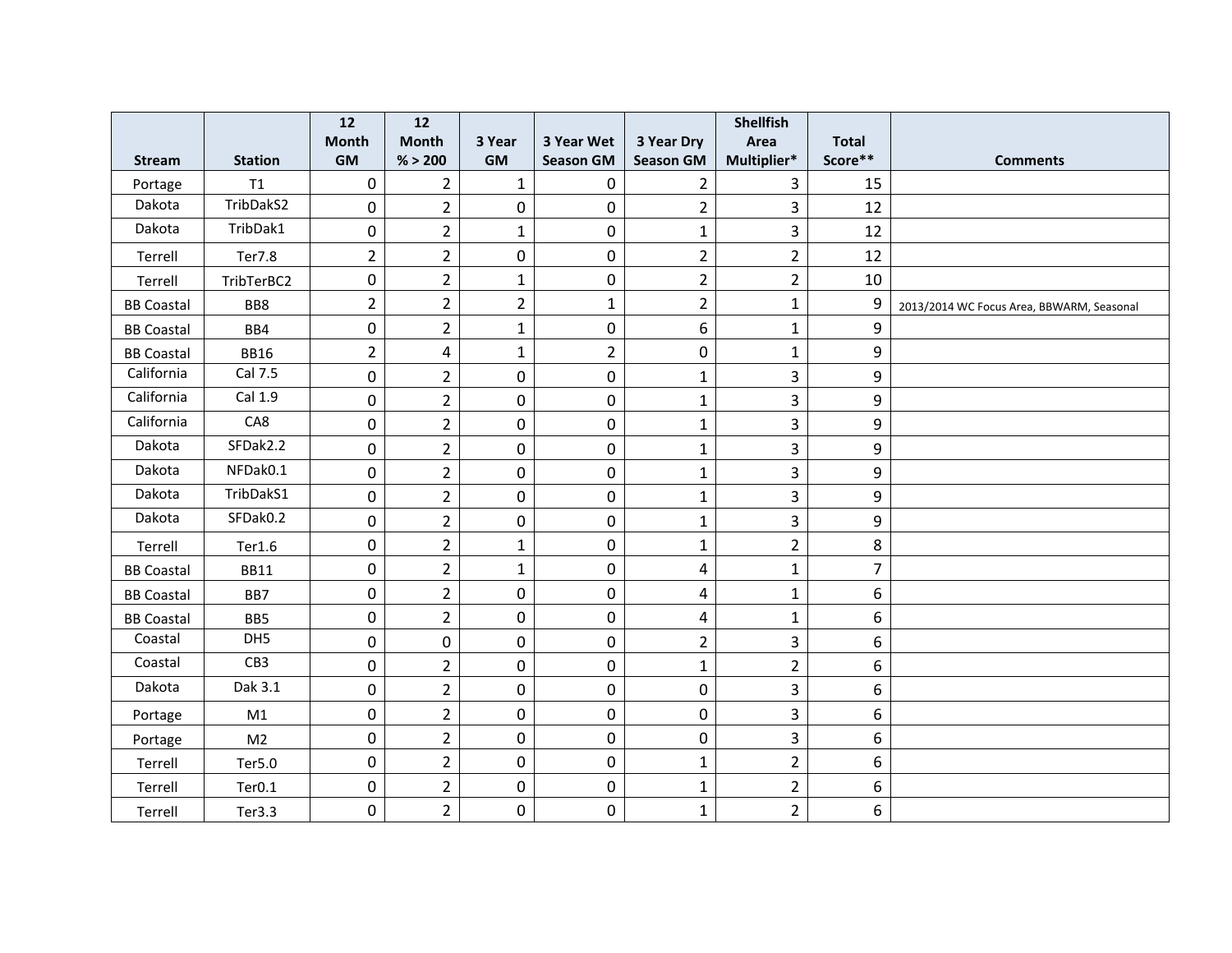|                   |                    | 12           | $12$           |              |                  |                  | <b>Shellfish</b>        |                |                 |
|-------------------|--------------------|--------------|----------------|--------------|------------------|------------------|-------------------------|----------------|-----------------|
|                   |                    | <b>Month</b> | <b>Month</b>   | 3 Year       | 3 Year Wet       | 3 Year Dry       | Area                    | <b>Total</b>   |                 |
| <b>Stream</b>     | <b>Station</b>     | <b>GM</b>    | % > 200        | GM           | <b>Season GM</b> | <b>Season GM</b> | Multiplier*             | Score**        | <b>Comments</b> |
| Terrell           | Ter <sub>0.7</sub> | $\pmb{0}$    | $\overline{2}$ | $\mathbf 0$  | $\boldsymbol{0}$ | $\mathbf{1}$     | $\overline{2}$          | 6              |                 |
| <b>BB Coastal</b> | BB6                | $\mathbf 0$  | $\overline{2}$ | $\mathbf{1}$ | $\mathbf{1}$     | $\mathbf 0$      | 1                       | 4              |                 |
| <b>BB Coastal</b> | <b>BB22</b>        | $\pmb{0}$    | $\overline{2}$ | 0            | $\boldsymbol{0}$ | $\overline{2}$   | $\mathbf{1}$            | 4              |                 |
| <b>BB Coastal</b> | BB3                | 0            | $\overline{2}$ | 0            | $\boldsymbol{0}$ | 0                | $\overline{2}$          | 4              |                 |
| Coastal           | CB1                | $\pmb{0}$    | $\overline{2}$ | 0            | 0                | $\pmb{0}$        | $\overline{2}$          | 4              |                 |
| Coastal           | CB4                | 0            | $\overline{2}$ | 0            | $\mathbf 0$      | 0                | $\overline{2}$          | 4              |                 |
| Terrell           | Ter8.4             | 0            | $\overline{2}$ | 0            | $\mathbf 0$      | 0                | $\overline{2}$          | 4              |                 |
| Coastal           | <b>DH14</b>        | $\pmb{0}$    | $\mathbf 0$    | 0            | $\boldsymbol{0}$ | $\mathbf{1}$     | $\overline{\mathbf{3}}$ | 3              |                 |
| Coastal           | DH <sub>2</sub>    | 0            | $\mathbf 0$    | 0            | $\boldsymbol{0}$ | $\mathbf{1}$     | 3                       | 3              |                 |
| <b>BB Coastal</b> | <b>BB19</b>        | 0            | $\overline{2}$ | 0            | $\mathbf 0$      | $\mathbf 0$      | $\mathbf{1}$            | $\overline{2}$ |                 |
| <b>BB Coastal</b> | <b>BB15</b>        | $\pmb{0}$    | $\overline{2}$ | 0            | $\boldsymbol{0}$ | 0                | $\mathbf{1}$            | $\overline{2}$ |                 |
| <b>BB Coastal</b> | <b>BB21</b>        | $\pmb{0}$    | $\mathbf 0$    | $\mathbf{1}$ | $\mathbf{1}$     | 0                | $\mathbf 1$             | $\overline{2}$ |                 |
| <b>BB Coastal</b> | <b>BB20</b>        | 0            | $\mathbf 0$    | 0            | $\boldsymbol{0}$ | $\mathbf{1}$     | $\mathbf{1}$            | $\mathbf{1}$   |                 |
| <b>BB Coastal</b> | <b>BB18</b>        | 0            | $\mathbf 0$    | 0            | $\mathbf 0$      | 0                | $\mathbf{1}$            | 0              |                 |
| California        | CA15               | $\pmb{0}$    | $\mathbf 0$    | 0            | $\mathbf 0$      | 0                | $\overline{3}$          | 0              |                 |
| California        | Cal 0.8            | $\pmb{0}$    | $\mathbf 0$    | 0            | $\boldsymbol{0}$ | 0                | $\overline{3}$          | 0              |                 |
| California        | Cal 0.1            | $\mathbf 0$  | $\mathbf 0$    | 0            | $\mathbf 0$      | $\mathbf 0$      | 3                       | 0              |                 |
| Coastal           | DH <sub>3</sub>    | 0            | $\pmb{0}$      | 0            | $\boldsymbol{0}$ | 0                | 3                       | 0              |                 |
| Coastal           | DH4                | $\pmb{0}$    | 0              | 0            | $\boldsymbol{0}$ | 0                | $\overline{3}$          | 0              |                 |
| Dakota            | TribDakN1          | $\pmb{0}$    | $\mathbf 0$    | 0            | $\boldsymbol{0}$ | 0                | 3                       | 0              |                 |
| Dakota            | Dak 0.1            | 0            | $\mathbf 0$    | 0            | 0                | $\mathbf 0$      | 3                       | 0              |                 |
| Dakota            | Dak 0.6            | $\pmb{0}$    | $\mathbf 0$    | 0            | $\boldsymbol{0}$ | 0                | 3                       | 0              |                 |
| Dakota            | Dak 6.8            | $\pmb{0}$    | $\mathbf 0$    | 0            | $\boldsymbol{0}$ | 0                | 3                       | 0              |                 |
| Portage           | M <sub>4</sub>     | $\pmb{0}$    | 0              | 0            | $\boldsymbol{0}$ | 0                | $\overline{\mathbf{3}}$ | 0              |                 |
| Portage           | M <sub>5</sub>     | 0            | $\mathbf 0$    | 0            | 0                | 0                | 3                       | 0              |                 |
| Terrell           | $Ter0.1*$          | 0            | 0              | 0            | $\boldsymbol{0}$ | $\pmb{0}$        | $\overline{2}$          | 0              |                 |

\*Shellfish growing area score = 1 for open area, 2 for closed recreational area, 2.5 for threatened tribal/commercial area, 3 for closed or CA tribal/commercial area

\*\* Total Score= (12GM score + 12%score + 3yr GM score + 3yrdry GMscore + 3yrwet GMscore)\* shellfish growing area score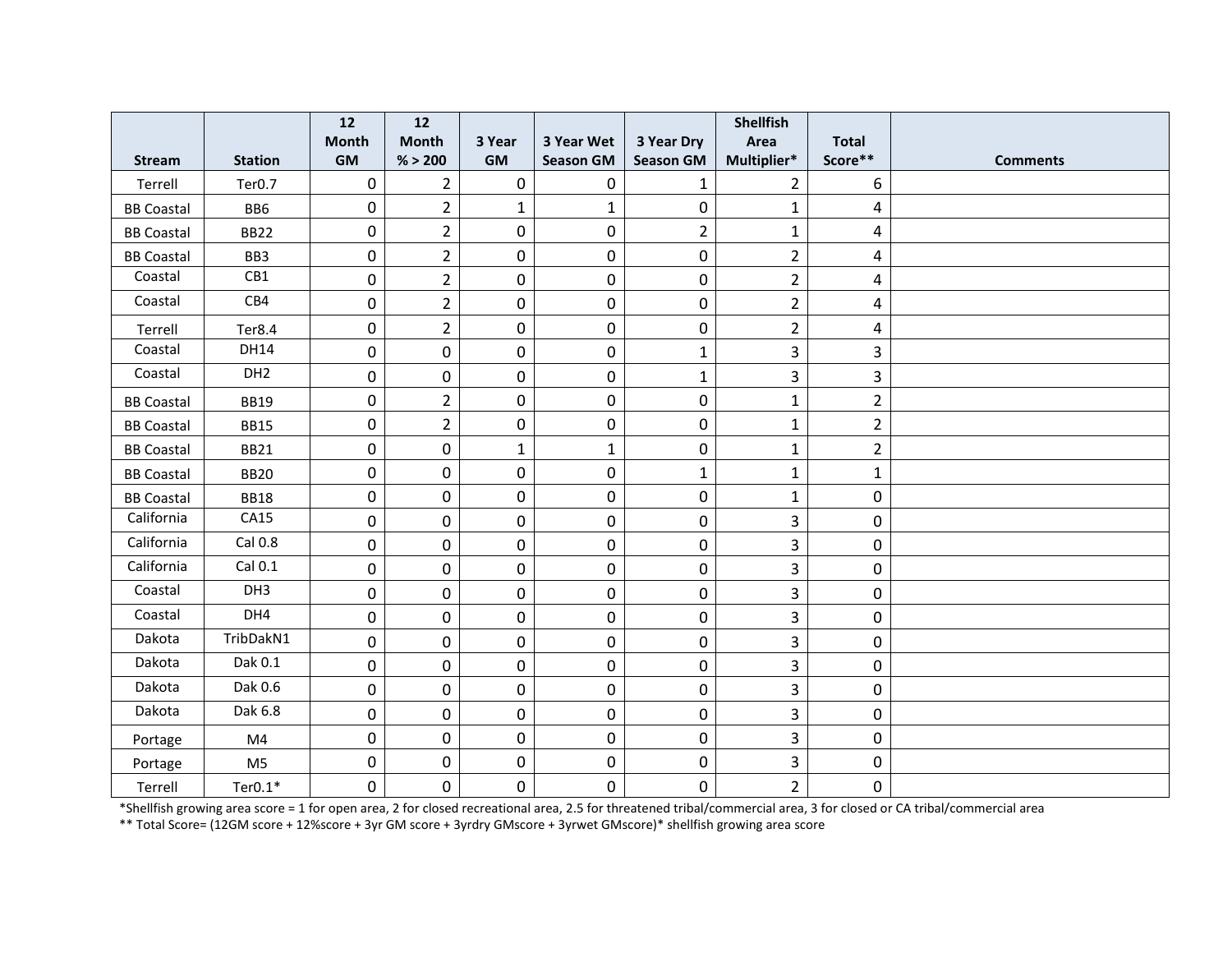# **Appendix D: Routine Sampling Stations in Whatcom County**

| Watershed        | <b>Project Site ID</b> | <b>Site Location</b>                                                      |
|------------------|------------------------|---------------------------------------------------------------------------|
| Terrell          | Ter 0.1                | Mouth of Terrell Creek                                                    |
| Terrell          | Ter 0.1*               | Mouth of Terrell Creek, upstream of confluence with Leisure Park          |
| Terrell          | TribTer LP1            | Leisure Park Tributary, East of Birch Bay Drive                           |
| Terrell          | TribTer BC2            | Birch Creek @Leeside                                                      |
| Terrell          | TribTer BC1            | Birch Creek @Morrison/Wooldridge                                          |
| Terrell          | Ter 0.7                | Lower Terrell Creek @ Jackson Road                                        |
| Terrell          | Ter 1.6                | Terrell Creek @Birch Bay State Park Bridge                                |
| Terrell          | Ter 1.9                | Terrell Creek @ Helwig Bridge (State Park)                                |
| Terrell          | Ter 3.3                | Terrell Creek @ Jackson Road, North of Grandview                          |
| Terrell          | Ter 5.0                | Terrell Creek @ Blaine Road                                               |
| Terrell          | Ter 7.8                | Terrell Creek @Brown Road                                                 |
| Terrell          | Ter 8.4                | Terrell Creek @Aldergrove Road                                            |
| Terrell          | Trib FERN1             | North Star Road, South of Aldergrove                                      |
| California       | Cal 0.1 (C1)           | Mouth of California Creek at Drayton Harbor Road Bridge                   |
| California       | Cal 0.8 (C2)           | California Creek at Blaine Road Bridge                                    |
| California       | Cal 1.9                | California Creek at Kickerville Bridge                                    |
| California       | CA1 (TribCal-2)        | Downstream side of cross-culvert at Kickerville, west of Cal Creek        |
| California       | Cal 5.0 (C3)           | California Creek at Valley View, downstream bridge                        |
| California       | CA <sub>6</sub>        | Upstream side of cross culvert at Arnie Road, west of Bruce               |
| California       | CA16 (TribCal-5)       | Main Street Custer at dead end                                            |
| California       | Cal 6.2                | California Creek at Bruce Road                                            |
| California       | CA8 (TribCal-4)        | Upstream side of cross culvert at Bay Road, west of Bruce Road            |
| California       | CA <sub>9</sub>        | Upstream side of cross culvert at Fox and Vista                           |
| California       | Cal 7.5                | California Creek at Fox Road, east of Vista                               |
| California       | CA15                   | Upstream side of cross culvert at Portal, south of Farris                 |
| California       | CA14c                  | Cross culvert at Brown Road, west of railroad                             |
| Dakota           | Dak 0.1 (D1)           | Dakota Creek at Blaine Road Bridge                                        |
| Dakota           | TribDak1               | Downstream end of cross culvert at Sweet Road, east of Odell              |
| Dakota           | TribDak2               | Upstream of cross culvert at Sweet Road, west of Harvey                   |
| Dakota           | TribDak4               | Upstream of cross culvert at Hoier Road, east of Harvey                   |
| Dakota           | TribDak3               | Downstream end of cross culvert at Rogers Road, south of Hoier            |
| Dakota           | Dak3.1 (DG)            | Dakota Creek at Giles Road                                                |
| Dakota           | TribDak5               | Bridge at Valley View, south of McGee                                     |
| Dakota           | Dak6.8 (D2)            | Dakota Creek at Valley View and Behme Roads                               |
| Dakota           | NFDak0.1 (D3)          | NF Dakota at Custer School Road (upstream of bridge)                      |
| Dakota           | SFDak0.2 (D4)          | SF Dakota at Custer School Road (downstream of bridge)                    |
| Dakota           | TribDakN1              | Downstream end of cross culvert at Haynie Road, east of Stein             |
| Dakota           | NFDak2.5               | NF Dakota Creek at Delta Line Road, south of Haynie                       |
| Dakota           | TribDakN2              | Upstream side of cross culvert at Delta Line, north of Badger             |
| Dakota           | TribDakS1              | Downstream of 2 <sup>nd</sup> culvert @ Delta Line, south of Loomis Trail |
| Dakota           | SFDak2.2               | Upstream side of bridge for SF Dakota at Sunrise Road                     |
| Dakota           | TribDakS2              | Downstream side of bridge at Sunrise Road, north of SF Dakota             |
| Chuckanut        | CB1                    | Small Woodstock Farm creek at culvert below dam structure                 |
| Chuckanut        | CB <sub>2</sub>        | Chuckanut Creek at Arroyo Park- near stream gage station                  |
| Chuckanut        | CB <sub>3</sub>        | Chuckanut Creek 18 <sup>th</sup> Street Alley Bridge                      |
| Chuckanut        | CB4                    | Mouth of Chuckanut Creek @ end of the footpath from Woodstock             |
| <b>Birch Bay</b> | BB3                    | Birch Bay Golf Club, 7900 BB. Dr.                                         |